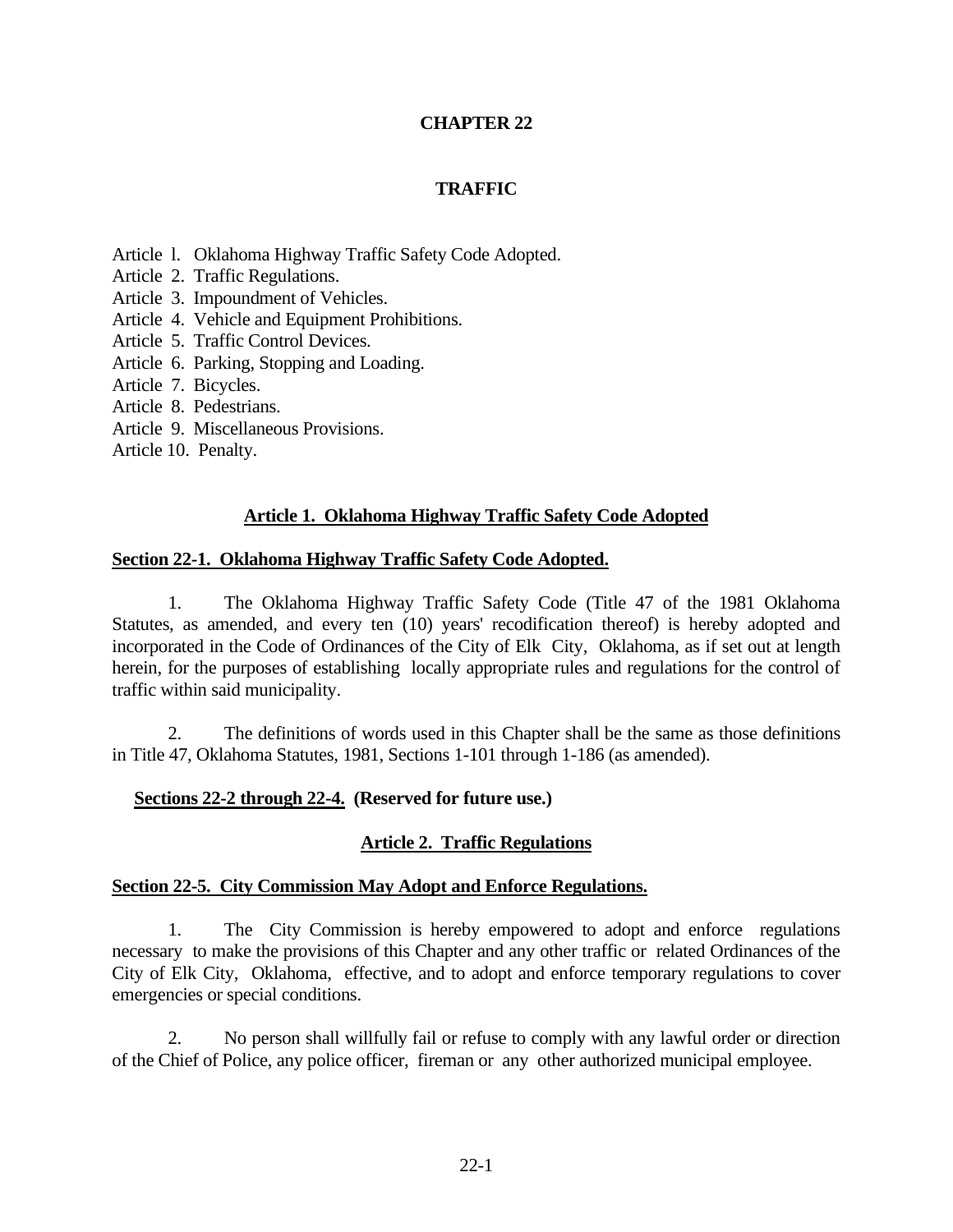#### **Section 22-6. Speed Regulations.**

1. No person shall drive a vehicle on any street within the corporate limits of the City of Elk City, Oklahoma, at a speed greater or less than is reasonable or prudent under the conditions then existing (including, among other things, the condition of the vehicle, roadway, weather, visibility, amount of traffic, presence of pedestrians and any obstruction of view).

2. No person shall drive any vehicle upon a street at a speed greater than will permit him to bring it to a stop within the assured clear distance ahead.

3. No person shall drive any vehicle, except an authorized emergency vehicle (as provided in this Chapter), at a speed greater than:

- a. fifteen (15) miles an hour on any street adjacent to any school, or in any school zone, between eight o'clock a.m. and four o'clock p.m. on days when school is in session; and
- b. thirty (30) miles per hour on other streets and on streets adjacent to schools at other times than that specified immediately above, unless otherwise posted.

4. The Municipal Court may levy a fine of not more than ten dollars (\$10.00), together with court costs of fifteen dollars (\$15.00) for exceeding the posted speed limit by no more than ten (10) miles per hour upon any portion of the National System or Interstate and Defense Highway, federal-aid primary highways, and the state highway system located on the outskirts of the City determined by reference to (a) low land use density; (b) absence of any school or residential subdivision requiring direct ingress or egress from the highway; (c) low traffic volume on the highway; and, a scarcity of retail or commercial business abutting the highway.

## **Section 22-7. Citation Tags; Failure to Comply.**

1. Police officers are hereby authorized to give notice to persons violating provisions of this Chapter, by delivering citation tags to violators or, in cases where vehicles without drivers are parked or stopped in violation of this Chapter, by affixing such tags to the vehicles by means of which the violation occurred. Such citation tags shall indicate briefly the charge, shall bear the registration number of the vehicle and shall direct the violator to present the tag at the police station or other designated place within five (5) days, or such other reasonable time as may be specified thereon. Nothing in this Section shall abridge the power to arrest any violator, to take him into custody or to file a complaint against him at any time.

2. The City Commission may require that police officers use serially-numbered citation tags furnished by the City Clerk, and said City Commission may also regulate the use and handling of citation tags.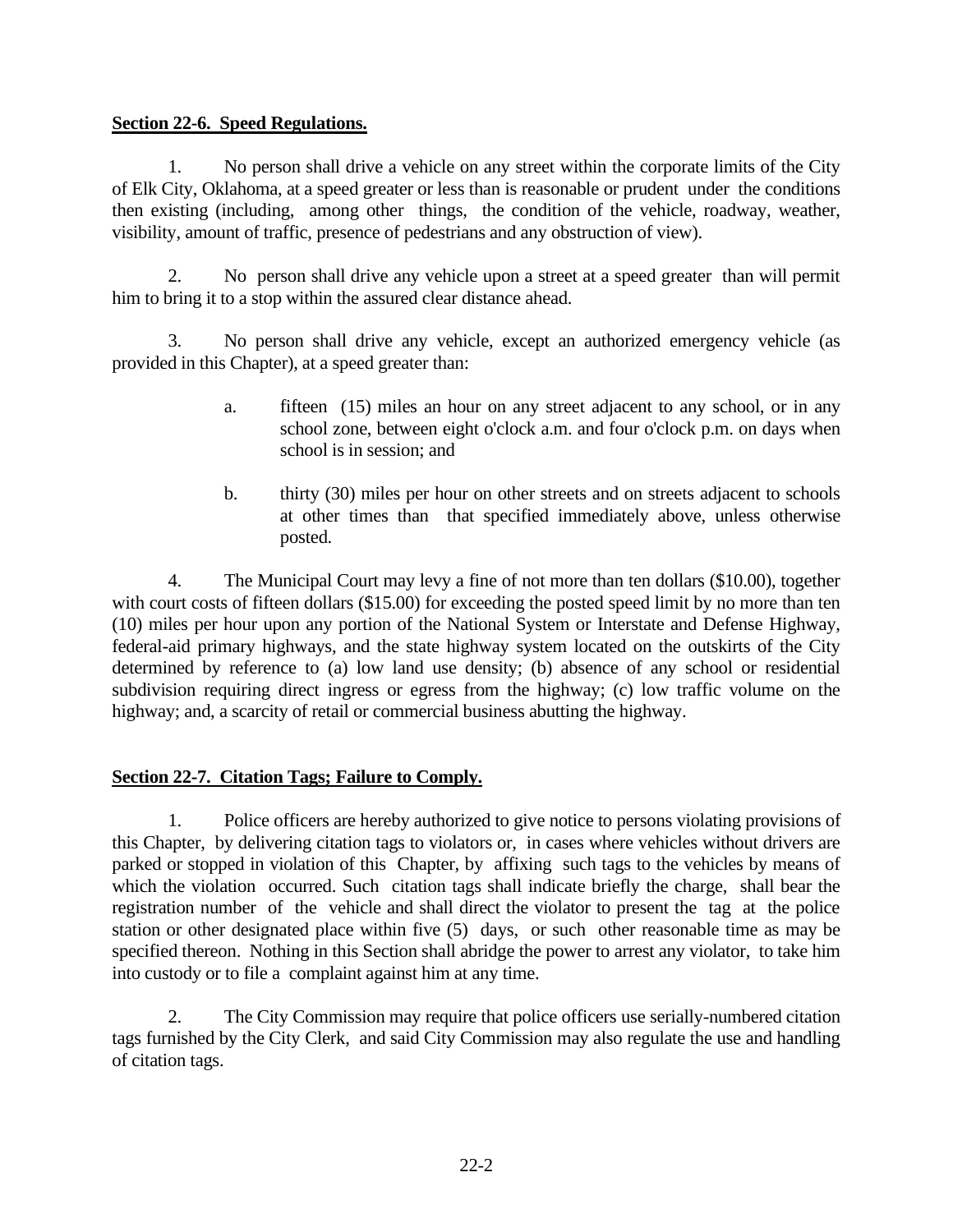3. If a violator of any provision of this Chapter who has been given a citation tag as provided above, fails to appear, in accordance with the instructions of such tag, the Chief of Police or his authorized agent shall send a letter or other written notice to the owner of the vehicle involved, informing him of the violation, warning him to appear and directing that, in the event such letter or notice is disregarded for a period of five (5) days, a complaint will be filed and a warrant of arrest issued; provided that nothing in this Section shall abridge the power to file a complaint against him prior to the expiration of such time.

4. In the event any person fails to comply with a citation tag given to such person, or attached to a vehicle, the Chief of Police shall have a complaint entered against such person before the Municipal Judge, and said Judge shall issue a warrant for his arrest.

## **Section 22-8. Authorized Emergency Vehicles.**

1. The driver of any authorized emergency vehicle, when responding to an emergency call when in the pursuit of an actual or suspected violator of a law or Ordinance, or when responding to, but not upon returning from, a fire alarm, may exercise the following privileges:

- a. Park or stand (irrespective of the provisions of this Chapter);
- b. Proceed past a red or stop signal or sign (slowing down as may be necessary for safe operation);
- c. Exceed the maximum speed limits so long as he does not endanger life or property; or
- d Disregard regulations governing direction of movement or turning in specific directions.

2. The exemptions herein granted to an authorized emergency vehicle shall apply only when the driver of any such vehicle is making use of audible and/or visual signals, except that an authorized emergency vehicle, operated as a police vehicle, need not be equipped with, or display, a red light visible from the front of the vehicle.

3. Upon the immediate approach of any authorized emergency vehicle making required use of audible and/or visual signals, or of a police vehicle properly and lawfully making use of an audible signal only, the driver of every other vehicle shall yield the right-of-way, immediately drive to a position parallel to, and as close as possible to, the right hand edge or curb of the roadway clear of any intersection, or shall clear the roadway in the safest possible manner, and shall stop and remain in such position until the authorized emergency vehicle has passed, except when otherwise directed by a police officer.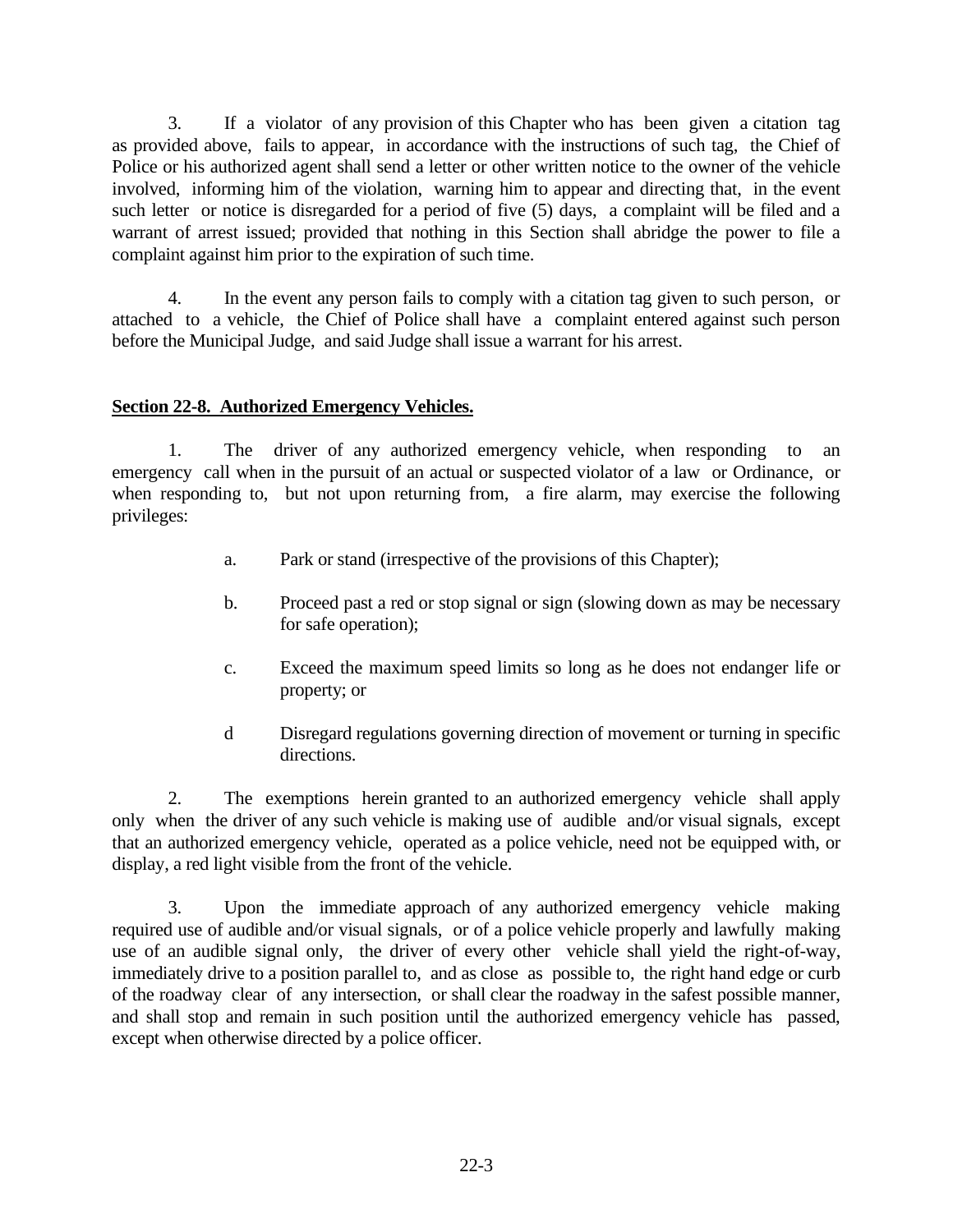4. This Section shall not operate to relieve the driver of an authorized emergency vehicle from the duty to drive with due regard for the safety of all persons using the highway, nor shall such provisions protect the driver from the consequences of reckless disregard for the safety of others.

# **Section 22-9. Duties of Policemen and Firemen.**

1. It shall be the duty of the Chief of Police and any police officers to enforce the traffic regulations of the City of Elk City, Oklahoma, and all of the State vehicle laws applicable to traffic in said municipality, to make arrests for traffic violations, to investigate accidents, to cooperate with other municipal officials in the administration of the traffic laws and in developing ways to improve traffic conditions, and to carry out those duties specifically impose upon said officers by this Chapter and any other traffic or related Ordinances of said municipality.

2. The Chief of Police and his assistants are hereby authorized to direct all traffic by voice, hand or signal, in conformance with traffic laws and Ordinances. In the event of a fire, other emergency or to expedite traffic or safeguard pedestrians, such officers may direct traffic as conditions may require, notwithstanding the provisions of the traffic laws and Ordinances.

3. Firemen, when at the scene of a fire, may direct or assist the police in directing traffic.

# **Section 22-10. Stopped School Bus.**

1. No person shall pass any school bus (as defined by State Law) when such bus is stopped for the purpose of discharging or taking on passengers, and is displaying flashing red lights, as required by State Law.

2. All persons shall stop upon approaching a stopped school bus (as described in Subsection l, above), regardless of the direction of said approach.

# **Section 22-11. Accident Reports; Leaving an Accident Scene.**

l. The driver of a vehicle which is in any manner involved in an accident resulting in bodily injury to, or death of, any person, or damage to any vehicle or other property to an apparent extent of more than fifty dollars (\$50.00), shall, as soon as practicable, report such accident to the Chief of Police or to the Police Department. Making out a written report of the accident in the Police Department, as soon as practicable after the accident (to be forwarded to the State Department of Public Safety in accordance with the law), shall be deemed compliance with this Section.

2. Leaving the scene of an accident, as defined by current State Law, shall be unlawful within the corporate limits of the City of Elk City, Oklahoma.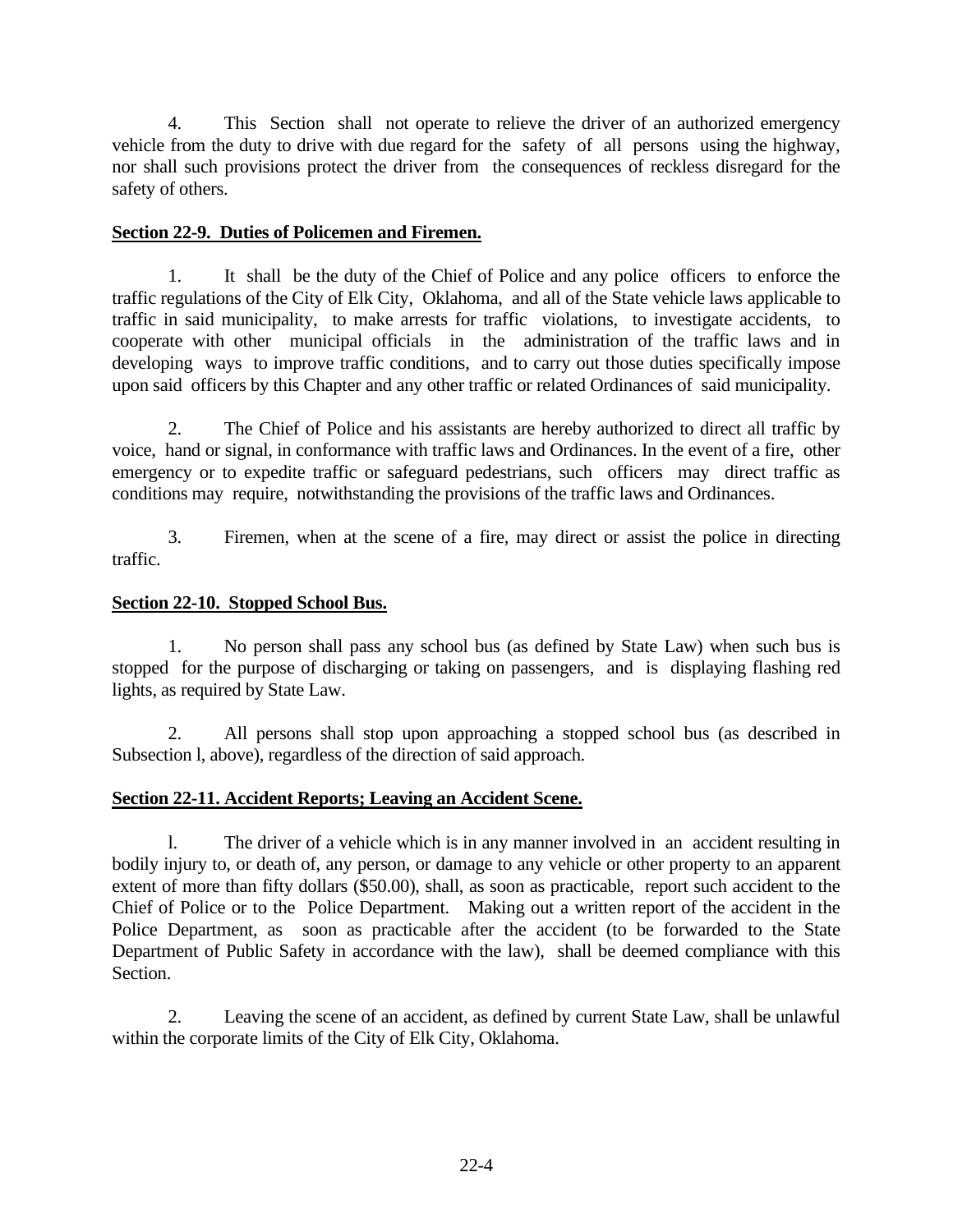## **Section 22-12. Driving by Unauthorized Persons Prohibited.**

1. It shall be unlawful for any person who does not have a valid driver's license, as required by State Law, to operate a motor vehicle within the corporate limits of the City of Elk City, Oklahoma.

2. It shall also be unlawful and an offense for any person to permit an unlicensed driver to operate a motor vehicle within the corporate limits of the City of Elk City, Oklahoma.

3. It shall be unlawful and an offense for any person to authorize, or knowingly permit, any vehicle owned by him or under his control, to be driven upon any of the streets or highways of the City of Elk City, Oklahoma, by any person who is not authorized, under the Laws of the State of Oklahoma, to operate such vehicle.

## **Section 22-13. Careless Driving.**

It shall be unlawful for any person to drive a vehicle within the corporate limits of the City of Elk City, Oklahoma in violation of the conditions outlined in Title 47 of the Oklahoma Statutes, as amended, Section 11-801(a).

# **Section 22-14. Reckless Driving.**

1. It shall be unlawful for any person to drive a vehicle within the corporate limits of the City of Elk City, Oklahoma in violation of the conditions outlined in Title 47 of the Oklahoma Statutes, as amended, Section 11-901(a).

2. Any person, firm or corporation who shall violate any provision of this Section shall be guilty of an offense and, upon conviction thereof, shall be punished by fine not to exceed five hundred dollars (\$500.00) plus costs and may be imprisoned for any amount of time not to exceed sixty (60) days. Each day such violation is committed or continues to exist shall constitute a separate offense and shall be punishable as such.

# **Section 22-15. Driving While Ability Impaired.**

1. It shall be unlawful for any person to drive a vehicle within the corporate limits of the City of Elk City, Oklahoma in violation of the conditions outlined in Title 47 of the Oklahoma Statutes, as amended, Section 761.

2. Any person, firm or corporation who shall violation any provision of this Section shall be guilty of an offense and, upon conviction thereof, shall be punished by fine not to exceed Seven Hundred Fifty Dollars (\$750.00) plus costs and may be imprisoned for any amount of time not to exceed sixty (60) days. Each day such violation is committed or continues to exist shall constitute a separate offense and shall be punishable as such.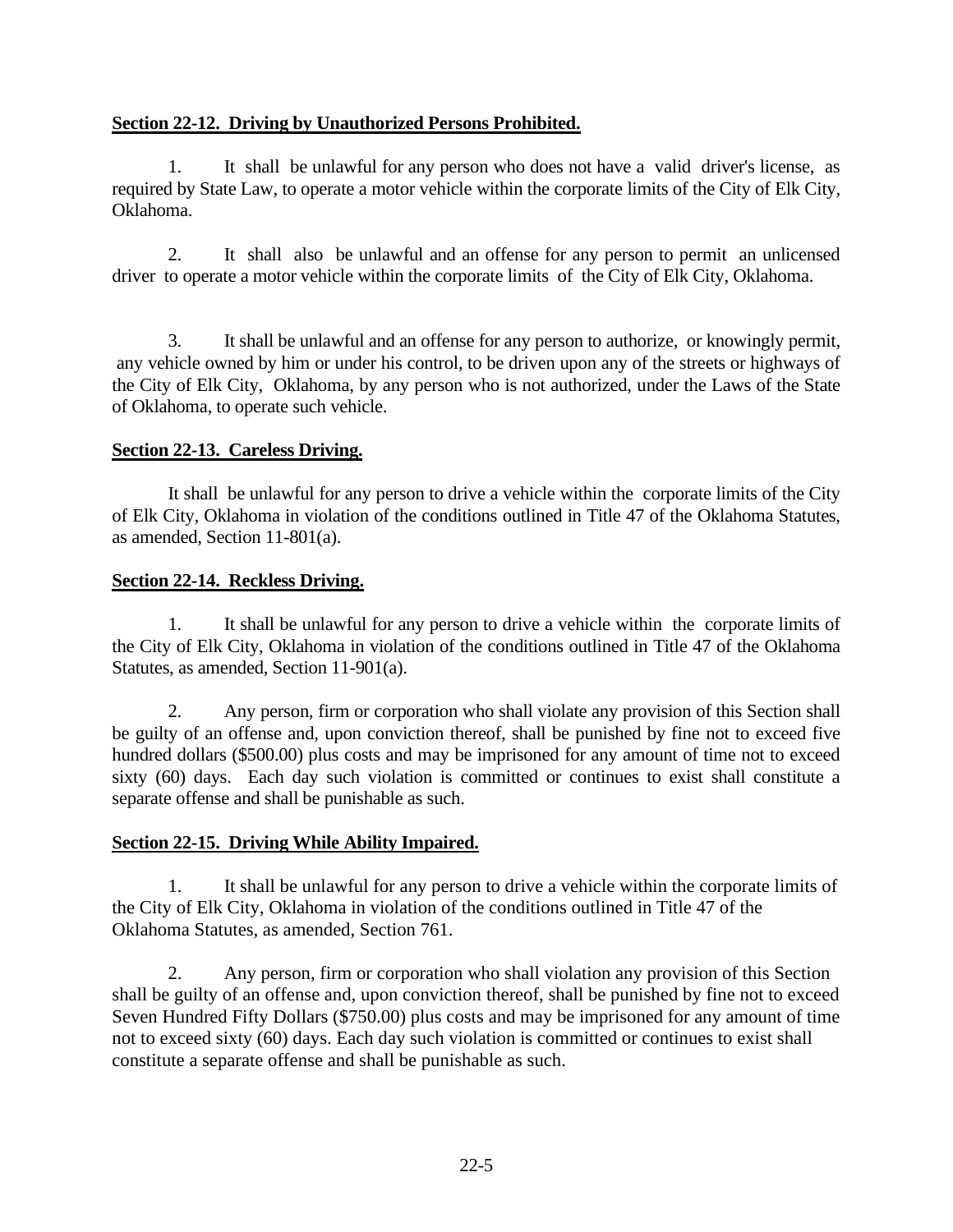# **Section 22-16. Driving While Under Influence of Intoxicating Liquor or Drugs-Actual Physical Control.**

1. It shall be unlawful for any person to drive a vehicle within the corporate limits of the City of Elk City, Oklahoma in violation of the conditions outlined in Title 47 of the Oklahoma Statutes, as amended, Section 11-902(a+b).

2. Any person, firm or corporation who shall violate any provision of this Section shall be guilty of an offense and, upon conviction thereof, shall be punished by fine not to exceed Seven Hundred Fifty Dollars (\$750.00) plus costs and may be imprisoned for any amount of time not to exceed sixty (60) days. Each day such violation is committed or continues to exist shall constitute a separate offense and shall be punishable as such.

## **Section 22-17. Vehicles Not to be Driven on Sidewalk.**

The driver of any vehicle shall not drive upon any sidewalk or sidewalk area, except at a permanent or temporary driveway.

## **Section 22-18. Following Too Closely.**

The driver of any vehicle shall not follow another vehicle more closely than is reasonable and prudent, having due regard for the speed of both vehicles and the traffic upon, and the condition of, the roadway.

#### **Section 22-19. Backing.**

l. The driver of any vehicle shall not back the same unless such movement can be made with reasonable safety and without interfering with other traffic.

2. The driver of any vehicle shall not back the same a greater distance than is necessary to permit it to enter the immediately available proper driving lane; no extended backing shall be permitted.

## **Sections 22-20 through 22-24. (Reserved for future use.)**

## **Article 3. Impoundment of Vehicles**

#### **Section 22-25. Purpose and Effect of Impoundment.**

Impoundment of vehicles under authority of the provisions of this Article shall be construed as an enforcement procedure for protection of the public peace, safety, welfare and safeguarding of property, and shall be used generally for the prevention and removal of traffic hazards, prevention and abatement of public nuisances existing from traffic law violations, protection of the public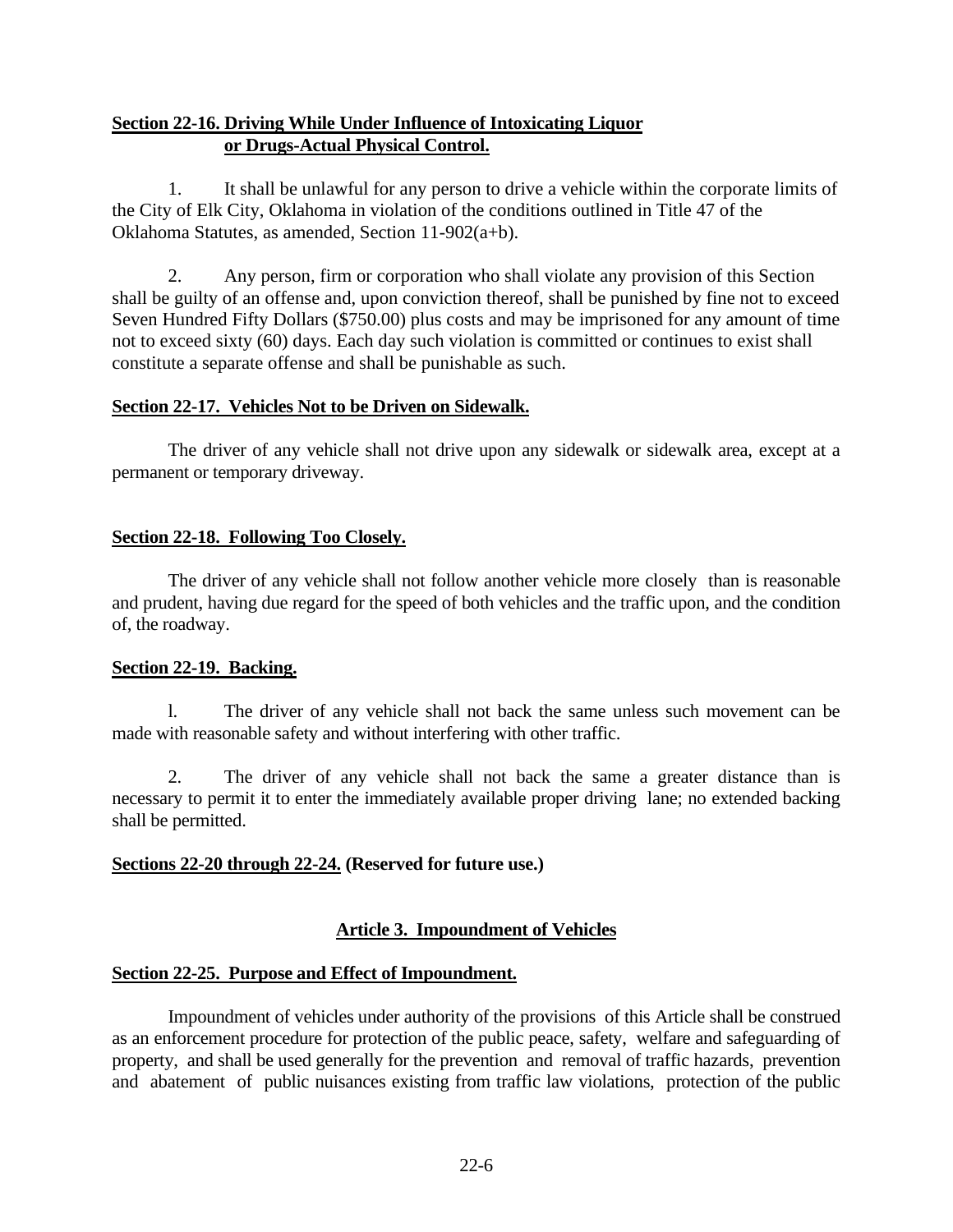rights in the use of streets and thoroughfares in the City of Elk City, Oklahoma, from obstructions placed and left in derogation of those rights, and for safeguarding and protecting recovered stolen vehicles.

#### **Section 22-26. Place of Impoundment.**

Every vehicle that is impounded under the provisions of this Article shall be removed to the nearest garage, or other place of safekeeping designated by the City Manager, and shall not be removed to any other place.

#### **Section 22-27. Duration of Impoundment.**

l. Unless otherwise provided hereinafter, any vehicle impounded under the provisions of this Code of Ordinances shall be stored and held safely until a written order for its release, signed by the Chief of Police (or his designated representative); has been issued.

- 2. The written order for release shall be conditioned upon:
	- a. Payment of all impoundment costs and accrued storage charges assessed against the vehicle, by the person to whom the release is issued; and
	- b. Payment of all fines and costs due the City of Elk City, Oklahoma because of traffic law or other law violations involving the vehicle, or proper security posted for said fine or law violation.

## **Section 22-28. Redemption and Release of Vehicle.**

The person holding the written order for release shall be entitled to obtain possession of the vehicle upon presentation of the order for release at the place of impoundment, together with payment (or tender of payment) of all impoundment costs and accrued storage charges due.

## **Section 22-29. Authority to Impound Vehicles.**

l. The Chief of Police of the City of Elk City, Oklahoma, and members of the Municipal Police Department, are hereby authorized, within the limits set forth in this Chapter, to impound vehicles under the circumstances hereinafter enumerated.

2. No impoundment shall be valid unless made under order of an authorized police officer, and in strict adherence to the procedures established in this Article or by other policies of the City of Elk City, Oklahoma.

## **Section 22-30. Causes for Impoundment.**

1. A disabled vehicle upon a street or highway may be impounded under the following circumstances: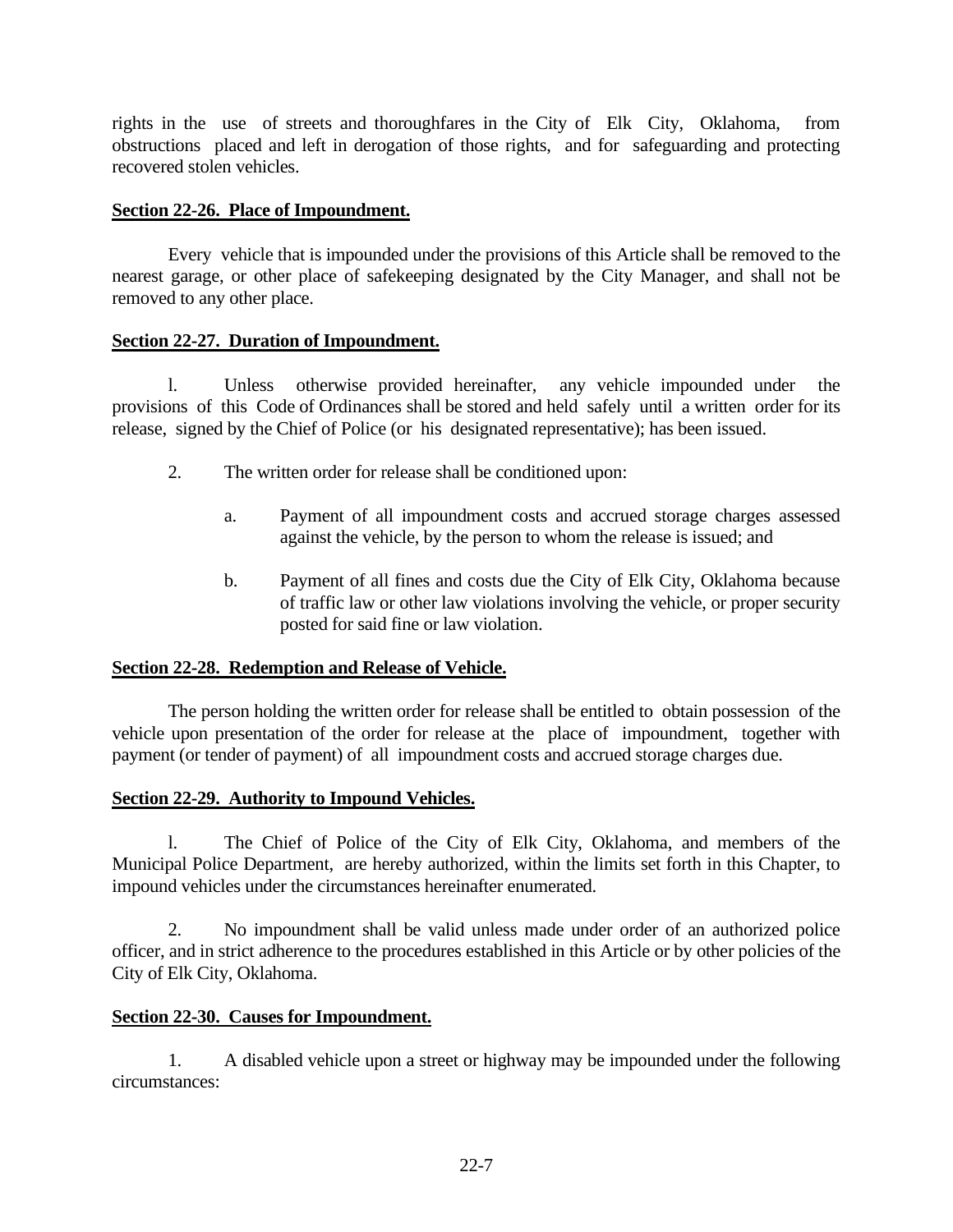- a. If left unattended and improperly parked on a street or highway;
- b. If left unattended longer than forty-eight (48) hours on the shoulder of any highway; or
- c. If the person in charge of the vehicle is physically incapacitated to such extent as to be unable to provide for its custody or removal.

2. An unattended vehicle left upon any bridge, viaduct, causeway or within the structure of a grade separation, may be impounded.

3. Whenever the driver, or person in charge, of any vehicle is placed under arrest, taken into custody and detained by police under circumstances which leave, or will leave, a vehicle unattended within the corporate city limits, of the City of Elk City, the vehicle may be impounded.

4. A vehicle left unattended upon any street, alley or thoroughfare, and so parked illegally as to constitute a definite hazard or obstruction to the normal movement of traffic, shall be impounded.

5. When any derelict vehicle is discovered by the Police Department to have been parked upon any street in the City of Elk City, Oklahoma, for a period of seventy-two (72) hours, or more, the Police Department is authorized to impound the vehicle, and if the owner of the vehicle may be ascertained by reasonable diligence, the owner shall be notified of the action by the Police Department.

6. A trespassing, unattended vehicle found may be impounded when the required complaint has been properly made and filed. The owner or legal occupant who complains shall sign a complaint against the person parking the vehicle on the owner's (or legal occupant's) property; if the identity of the person parking the vehicle is unknown, then the complaint may be filed against the registered owner of the vehicle. The complaint shall be verified and shall allege that the complaining party is the owner or legal occupant of the property upon which the vehicle is parked or standing. Upon filing of the complaint by the property owner or legal occupant, and if there appears to be proper cause to believe a violation has occurred, the Police Department shall cause the vehicle to be impounded and placed in storage.

7. Any unattended vehicle parked at the street curbing of any zone where parking is prohibited, and where official signs are in place giving notice thereof in violation of the prohibition, may be impounded.

8. Any vehicle illegally parked in such a manner that it blocks a fire escape, ladder or exit, or blocks ready access to a fire hydrant, shall be impounded.

9. Any unattended vehicle illegally parked in any street intersection, shall be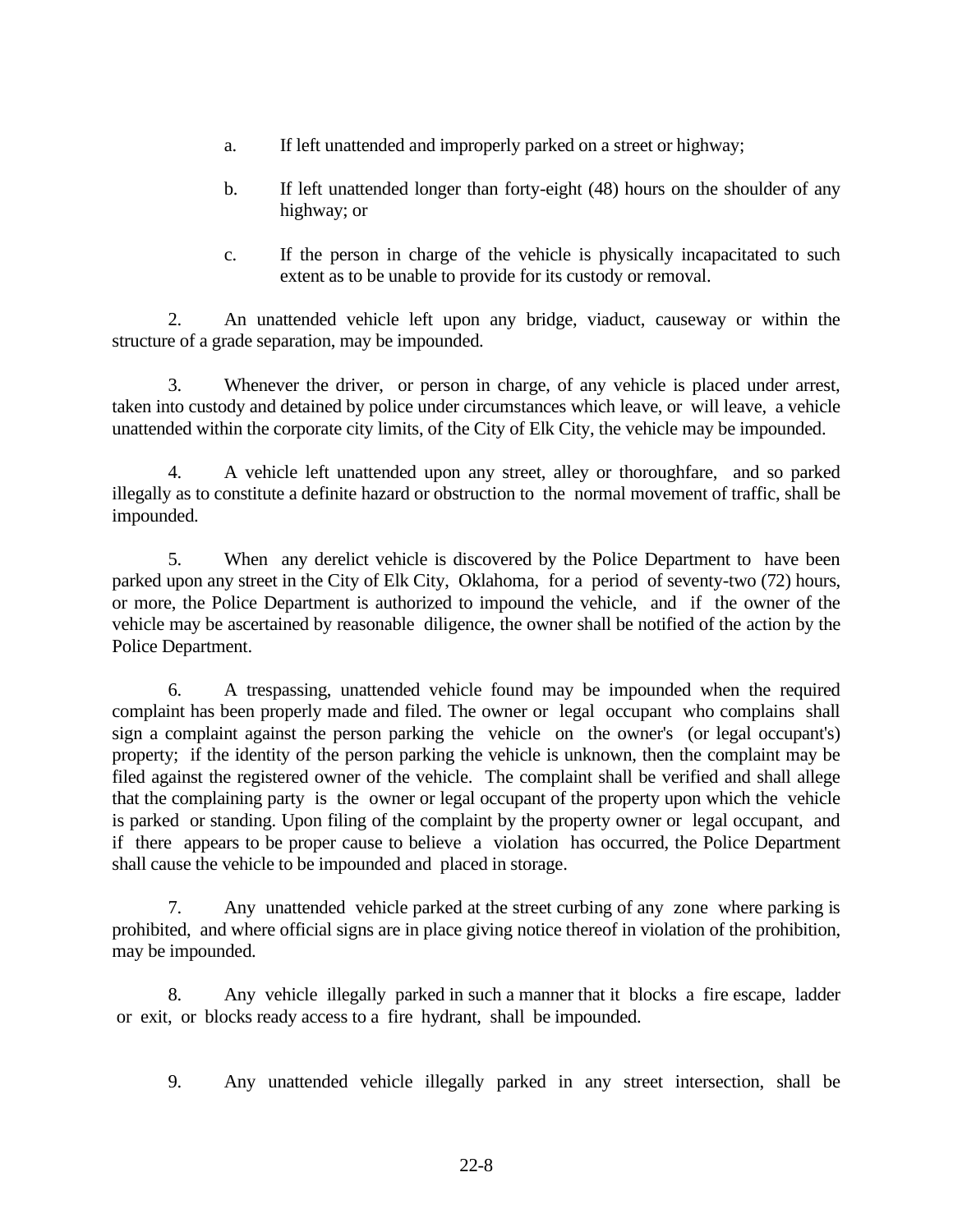impounded. A disabled vehicle in an intersection with the person in charge of the vehicle being present, shall be moved out of the intersection and to the nearest available legal parking space at the street curbing.

10. Whenever a stolen vehicle is located by police and the registered owner cannot be found within a reasonable time, not exceeding eight (8) hours, or cannot be determined from the registration papers or other identification in the vehicle (or from records or information available from reports of stolen cars), the vehicle may be removed to the nearest authorized place of impoundment and the registered owner of the vehicle notified of the location of the place of impoundment as soon as possible by the Police Department. If the registered owner is identified, located and notified of the recovery of the stolen vehicle, the owner shall be given the right to make his own arrangements for the removal of the vehicle within a period of twenty-four (24) hours from the time he is actually notified of its recovery; if the owner is unable or unwilling to effect the removal within the time specified, the vehicle may be impounded.

## **Sections 22-31 through 22-34. (Reserved for future use.)**

# **Article 4. Vehicle and Equipment Prohibitions**

## **Section 22-35. Injurious or Obstructive Vehicles or Objects.**

1. No vehicle or object which injures, or is likely to injure, any street within the City of Elk City, Oklahoma, shall be driven or moved on any street within said municipality.

2. No person shall drive any vehicle which is in such condition, so constructed or so loaded as to cause, or be likely to cause, a delay in traffic or constitute a hazard to persons or property, without having obtained a permit from the Office of the City Clerk.

## **Section 22-36. Size and Weight of Vehicles; Truck Routes.**

1. No person shall drive or convey through any street any vehicle, the width, height, length, weight or load of which exceeds that authorized by State Laws, except in accordance with a permit issued by State authority.

2. The City Commission may prescribe routes through the municipality for the use of trucks in general or trucks of particular kinds and/or other vehicles, which are not ordinary private passenger vehicles, passing through the City of Elk City, Oklahoma.

3. The City Commission shall see that appropriate and adequate signs are placed along such routes so that drivers of such vehicles may follow the routes. When such signs are erected and in place, the driver of a truck or other vehicle for which a route has been so prescribed, while passing through the City of Elk City, Oklahoma, shall keep on such route and shall not deviate there from, except in case of emergency.

## **Section 22-37. Intent and Purpose.**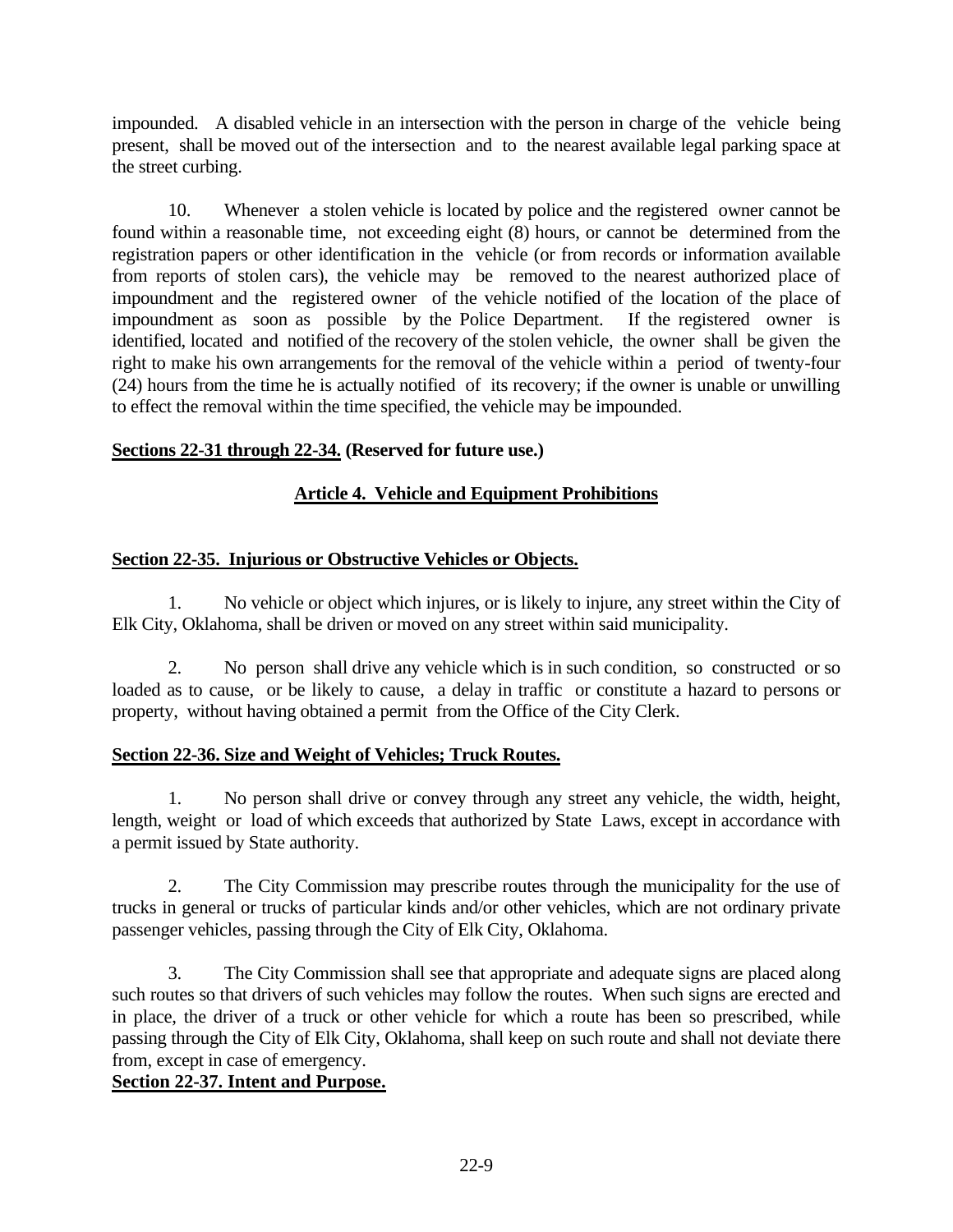Whereas the imprudent operation of utility vehicles, golf carts and similar vehicles can be dangerous and can constitute a menace to the public health, safety and welfare of the City of Elk City, it is the intent and purpose of this section and pertinent sections following that utility vehicles, golf carts and similar vehicles be reasonably regulated for the public good.

# **Section 22-38. Definitions.**

For the purposes of Sections 22-37 through 22-39, the following definitions shall apply:

 1. "All-terrain vehicle" shall mean a vehicle powered by an internal combustion engine manufactured and used exclusively for off-highway use traveling on four or more lowpressure tires, and having a seat designed to be straddled by the operator and handlebars for steering;

 2. "Golf cart" shall mean any four-wheeled internal combustible or electrical vehicle that is powered by an electric motor that draws current from rechargeable storage batteries or other sources of electrical current and whose top speed is greater than 20 miles per hour but not greater than 25 miles per hour designed primarily for the operation on a recreational golf course which is not registered with the State of Oklahoma;

 3. "Low-speed electrical vehicle" shall mean any four-wheeled electrical vehicle that is powered by an electric motor that draws current from rechargeable storage batteries or other sources of electrical current and whose top speed is greater than 20 miles per hour but not greater than 25 miles per hour and is manufactured in compliance with the National Highway Traffic Safety Administration standards for low-speed vehicles in 49 C.F.R. 571.500;

 4. "Maintenance utility vehicle" shall mean a vehicle powered by either an internal combustion engine or electrical vehicle that is powered by an electric motor that draws current from rechargeable storage batteries or other sources of electrical current and whose top speed is greater than 20 miles per hour but not greater than 25 miles per hour utilized for transportation of City employees or equipment during routine maintenance of City-owned property or facilities;

 5. "Mini-truck" shall mean a foreign-manufactured import or domesticmanufactured vehicle powered by an internal combustion engine with a piston or rotor displacement of 1,000 cubic centimeters or less, which is 67 inches or less in width, with an unladen dry weight of 3,400 pounds or less, traveling on four or more tires, having a top speed of approximately 55 miles per hour, equipped with a bed or compartment for hauling and having an enclosed passenger cab;

 6. "Utility vehicle" shall mean a vehicle powered by an internal combustion engine, manufactured and used exclusively for off-highway use, equipped with seating for two or more people and a steering wheel, traveling on four or more wheels.

## **Section 22-39. Special Provisions; Exceptions.**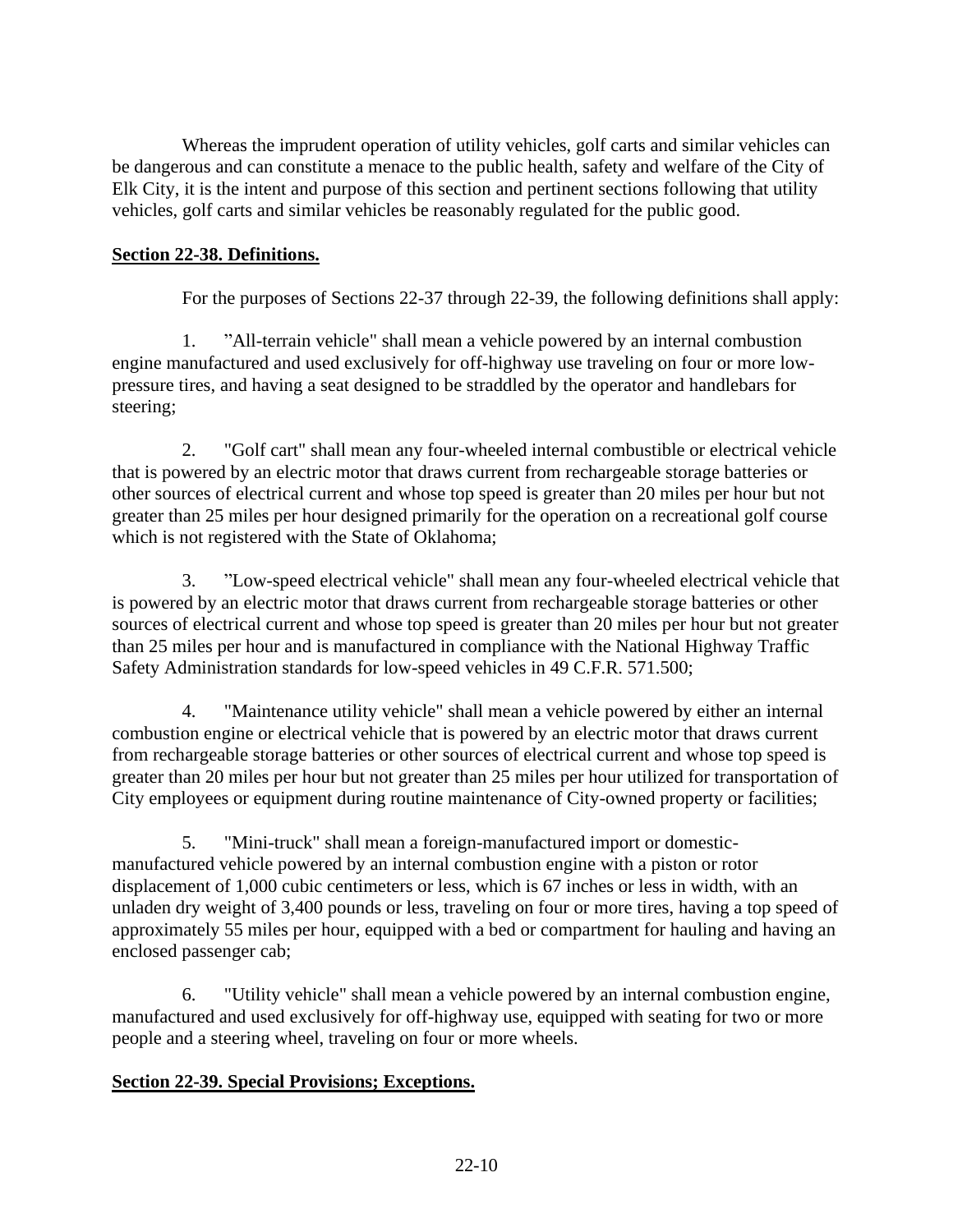1. Notwithstanding the definitions of the terms "motor vehicle" and "motorcycle" contained in the Motor Vehicle License and registration act, Title 47 O.S. 1975, § 562, motordriven cycles, known and commonly referred to as "mini-bikes," "trail bikes," all terrain vehicles and other similar trade names, shall not be permitted to be operated on the streets or highways of the City of Elk City.

 2. The provisions of this section shall also apply to those motor-driven or operated vehicles known as golf carts, go-karts, power lawn mowers and other motor vehicles which are manufactured principally for use off the streets and highways. However, this shall not prohibit occasional necessary movement of such golf carts, go-karts, power lawn mowers and other vehicles on streets, and shall not prohibit the use of mini-bikes and trail bikes used by participants in parades.

 3. Nothing in section 22-37 through 22-39 shall be interpreted to prohibit farm vehicles from using the City streets or highways.

 4. Golf carts, utility vehicles, side-by-side four wheelers and small vehicles commonly known as mini-trucks are prohibited from operating on Federal and State highways and City streets or highways within the limits of the City of Elk City, except as follows:

|                               | a. | When such vehicle is operated by a person 16 years of age or older<br>possessing a valid operators license during the daylight hours only. |
|-------------------------------|----|--------------------------------------------------------------------------------------------------------------------------------------------|
|                               |    | (Daylight hours are determined to be 1/2 hour after sunrise)                                                                               |
| and $1/2$ hour<br>Atmospheric |    | before sunset as listed by the National Oceanic and                                                                                        |
|                               |    | Administration);                                                                                                                           |

 b. When such vehicle is operated on a Federal or State highway only if making a perpendicular (90°) crossing of a Federal or State highway located within the limits of the City of Elk City;

 5. Every person operating golf carts, utility vehicles, side-by-side four wheelers and small vehicles commonly known as mini-trucks upon a street shall be granted all of the rights and shall be subject to all of the duties applicable to the driver of a vehicle under the laws of this state declaring rules of the road applicable to vehicles or by the Traffic Ordinances of the City applicable to the driver of a vehicle, except as to special regulations in this section and except as to those provisions of law and ordinances which by their nature can have no application.

 6. All golf carts, utility vehicles, side-by-side four wheelers and small vehicles commonly known as mini-trucks operating in the limits of the City of Elk City shall have a Slow Moving Vehicle emblem which shall be affixed to the rear portion of the aforementioned vehicles. Golf carts and utility vehicles shall be equipped with a lap safety belt for each occupant of the golf cart or utility vehicle. Passengers under the age of six years old are restricted from riding upon golf carts or utility vehicles, unless the driver of the golf cart or utility vehicle is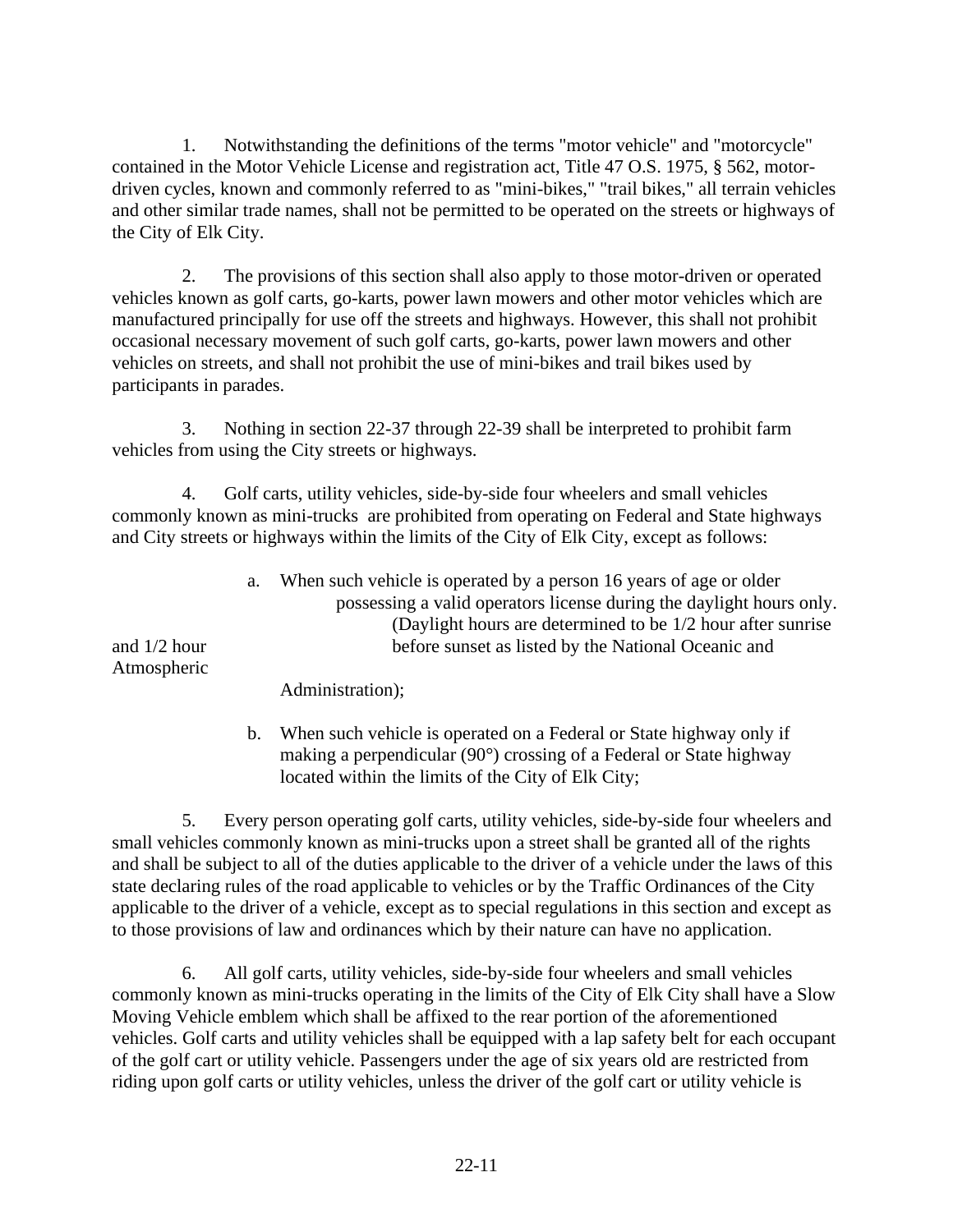twenty-one(21) years of age or older.

 7. All golf carts, utility vehicles, side-by-side four wheelers and small vehicles commonly known as mini-trucks operating in the limits of the City of Elk City shall be restricted from operating on a street or highway with a posted speed limit greater than 35 MPH and shall not be driven at a speed greater than 35 MPH.

 8. City-owned maintenance utility vehicles may be operated anywhere within the City limits of the City of Elk City by City employees and inmates incarcerated with the Oklahoma Department of Corrections who reside in Elk City serving time in the Prerelease Work Program while performing authorized City functions. Operation of City-owned maintenance utility vehicle on any street or highway with speed limits posted greater than thirty-five (35) MPH must be authorized by the City Manager or his/her designee, and

- a. Driven only while performing specific tasks;
- b. Operated during normal business hours daytime only); and
- c. Utilized only as determined by the City Manager or his/her designee.

 9. Owners of all golf carts, utility vehicles, side-by-side four wheelers and small vehicles commonly known as mini-trucks operated on any City street of the City of Elk City will be required to;

- a. Purchase a City permit for such operation from the Oklahoma Tax Commission (tag agency). (The permit will be valid for a period of 12 months from the date of purchase); and
- b. Carry liability insurance issued through a licensed insurance company.

## **Sections 22-40 through 22-44. (Reserved for future use.)**

# **Article 5. Traffic Control Devices**

## **Section 22-45. Installation of Traffic Control Devices.**

The City Commission shall have traffic-control signs, signals and devices placed and maintained, when and as required under the ordinances of the City of Elk City, Oklahoma, to make the provisions of such Ordinances effective.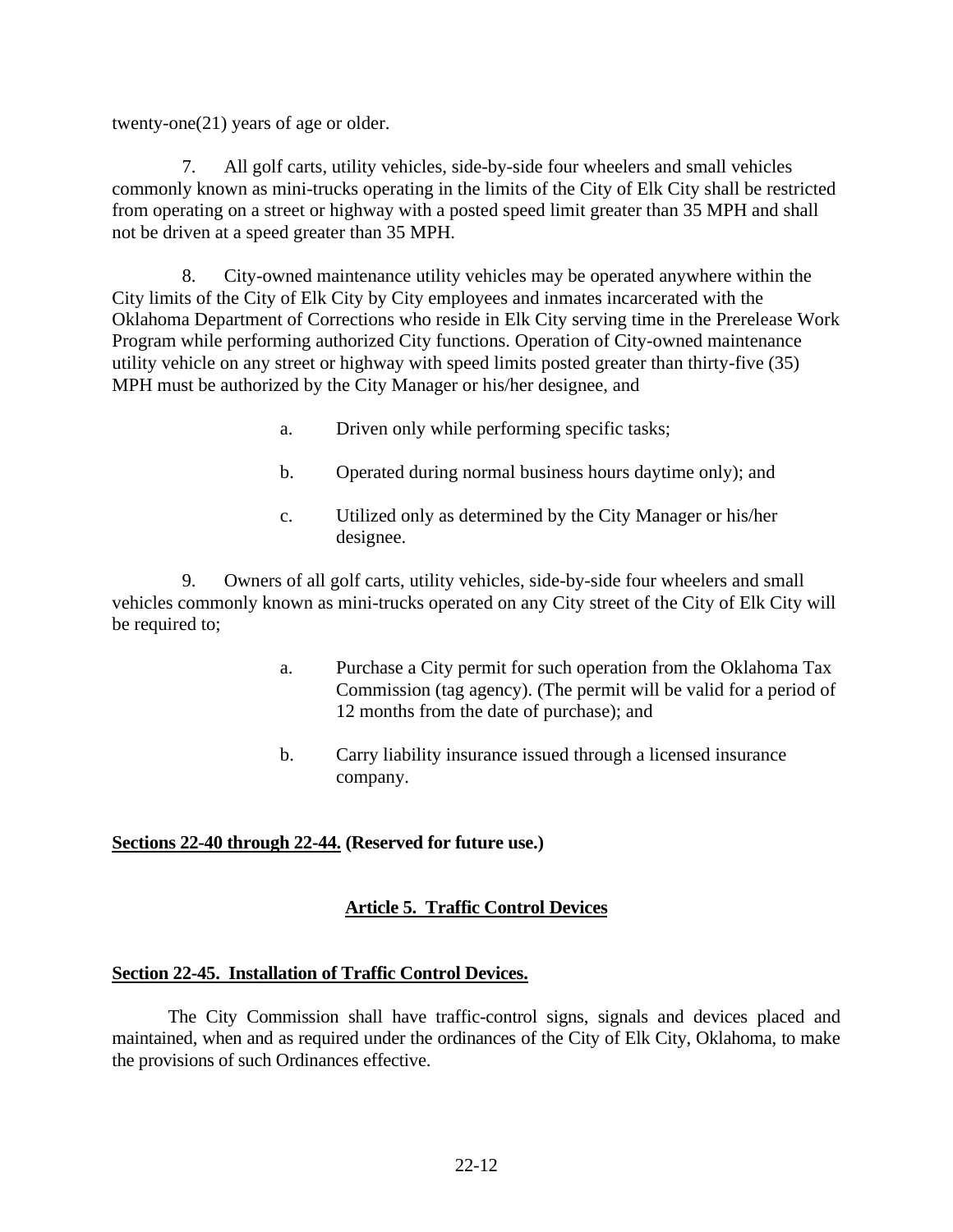#### **Section 22-46. Specifications for Traffic Control Devices.**

All traffic-control signs, signals and devices shall conform to the Manual on Uniform Traffic Control Devices, Current Edition, approved by the Oklahoma State Department of Transportation. All signs and signals required hereunder for a particular purpose shall, so far as practicable, be uniform as to type and location throughout the municipality. All traffic- control devices so erected and not inconsistent with the provision of State Law or this Chapter, shall be official traffic control devices.

#### **Section 22-47. Turn Signs and Indicators.**

1. The City Commission is hereby authorized to determine those intersections at which drivers of vehicles shall not make a right, left or U-turn, and shall have placed proper signs at such intersections. The making of such turns may be prohibited between certain hours of any day and permitted at other hours, in which event, the same shall be plainly indicated on said signs.

2. Whenever authorized signs are erected, indicating that no right, left or U-turn is permitted, no driver of a vehicle shall disobey the directions of any such sign.

3. Unless otherwise indicated by such signs, a right turn on red or stop shall be permitted after the vehicle has come to a complete stop.

#### **Section 22-48. Designation and Marking of One-Way Streets.**

Whenever the City Commission designates any street, alley or part thereof as a one-way street or alley, said City Commission shall have signs placed, giving notice thereof. Signs indicating the direction of lawful traffic movement shall be placed at every intersection where movement of traffic in the opposite direction is prohibited.

#### **Section 22-49. Marking of Traffic Lanes.**

1. The City Commission is hereby authorized to have traffic lanes marked upon the roadway of any street where a regular alignment of traffic is necessary.

Where traffic lanes have been marked, it shall be unlawful for the operator of any vehicle to fail or refuse to keep such vehicle within the boundaries of any such lanes, except when lawfully passing another vehicle, preparing to make a lawful turning movement or as otherwise authorized by Ordinance.

## **Section 22-50. Designation and Marking of Crosswalks.**

The City Commission shall have the authority to designate, by appropriate devices or lines upon the surface of the roadway, crosswalks at intersections or other places where, in its opinion, there is particular danger to pedestrians crossing the roadway.

## **Section 22-51. Unauthorized Signs or Devices.**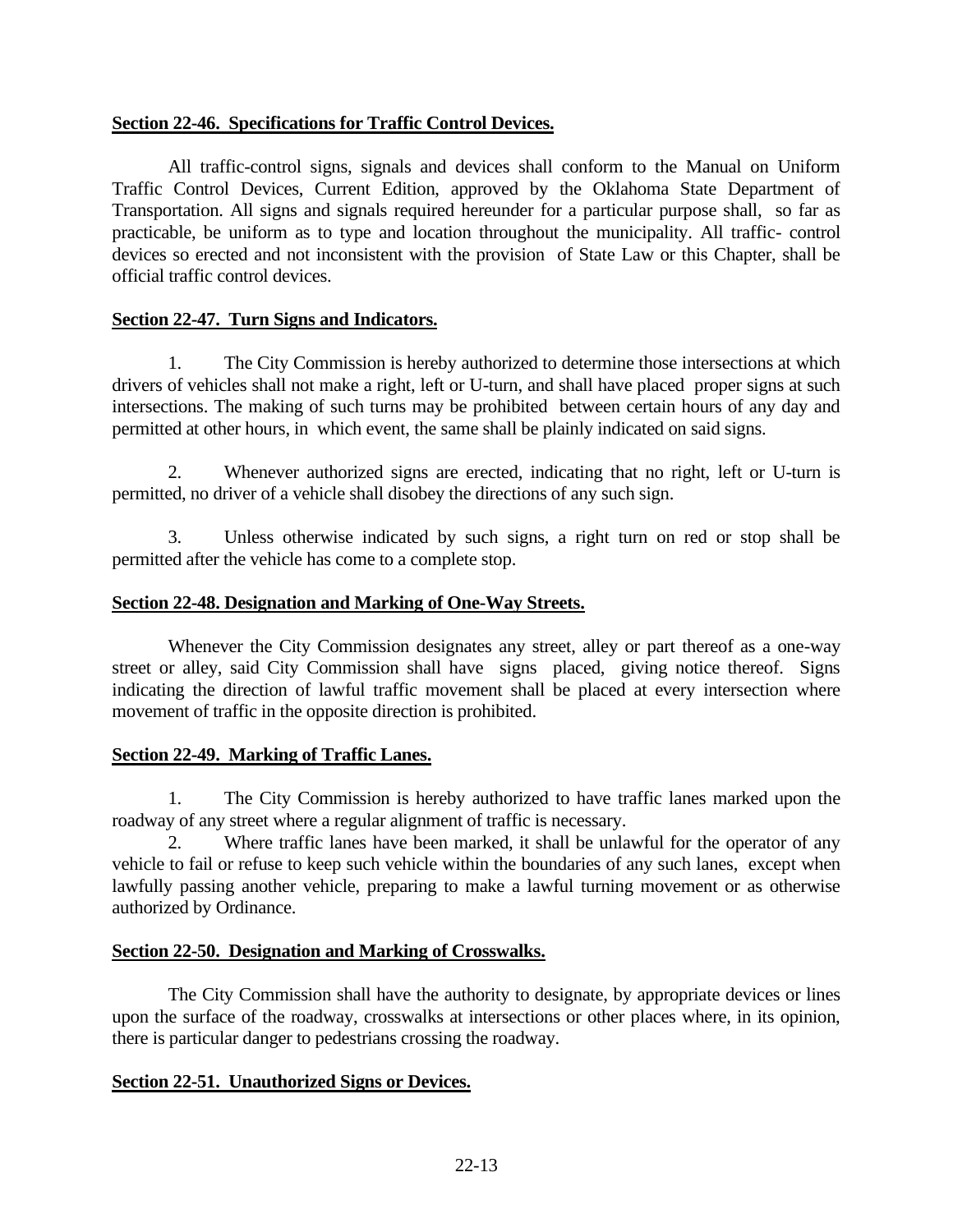1. No person shall place, maintain or display, upon or in view of any highway, an unauthorized sign, signal, marking or device which purports to be, is an imitation of, or resembles an official traffic-control device or railroad sign or signal, which attempts to direct the movement of traffic, which projects any flashing or revolving beams of light, or which hides from view or interferes with the effectiveness of any official traffic-control device or any railroad sign or signal.

2. No person shall place or maintain, nor shall any public authority permit, upon any highway, any traffic sign, signal or device bearing thereon any commercial advertising.

3. This Section shall not be deemed to prohibit the placement, upon private property, of signs giving useful directional information and of a type that cannot be mistaken for official signs.

4. Every such prohibited sign, signal, marking or device is hereby declared to be a public nuisance, and the City Commission is hereby empowered to remove the same, or cause it to be removed.

# **Section 22-52. Classification of Streets.**

l. The City Commission may adopt (by Resolution) a Street Classification System for the City of Elk City, Oklahoma. Whenever such a system is adopted, it shall be the duty of said City Commission to have stop signs placed and maintained, or if deemed more appropriate at any intersection, yield signs, on each and every street involved in the implementation of the Classification System (unless traffic at any intersection is controlled at all times by traffic-control signals).

2. The City Commission is hereby authorized to determine and designate intersections where a particular hazard exists and to determine:

- a. Whether vehicles shall stop at one (l) or more entrances to any such intersection, in which event it shall cause to be erected a Stop sign at every such place where a stop is required; or
- b. Whether vehicles shall yield the right-of-way to vehicles on a different street at such intersection, in which event, it shall cause to be erected a yield sign at every place where obedience thereto is required.

3. Every stop and yield sign shall be erected as near as practicable to the nearest line of the crosswalk on the near side of the intersection or, if there is no crosswalk, then as near as practicable to the nearest line of the intersecting roadway.

## **Sections 22-53 through 22-64. (Reserved for future use.)**

# **Article 6. Parking, Stopping and Loading**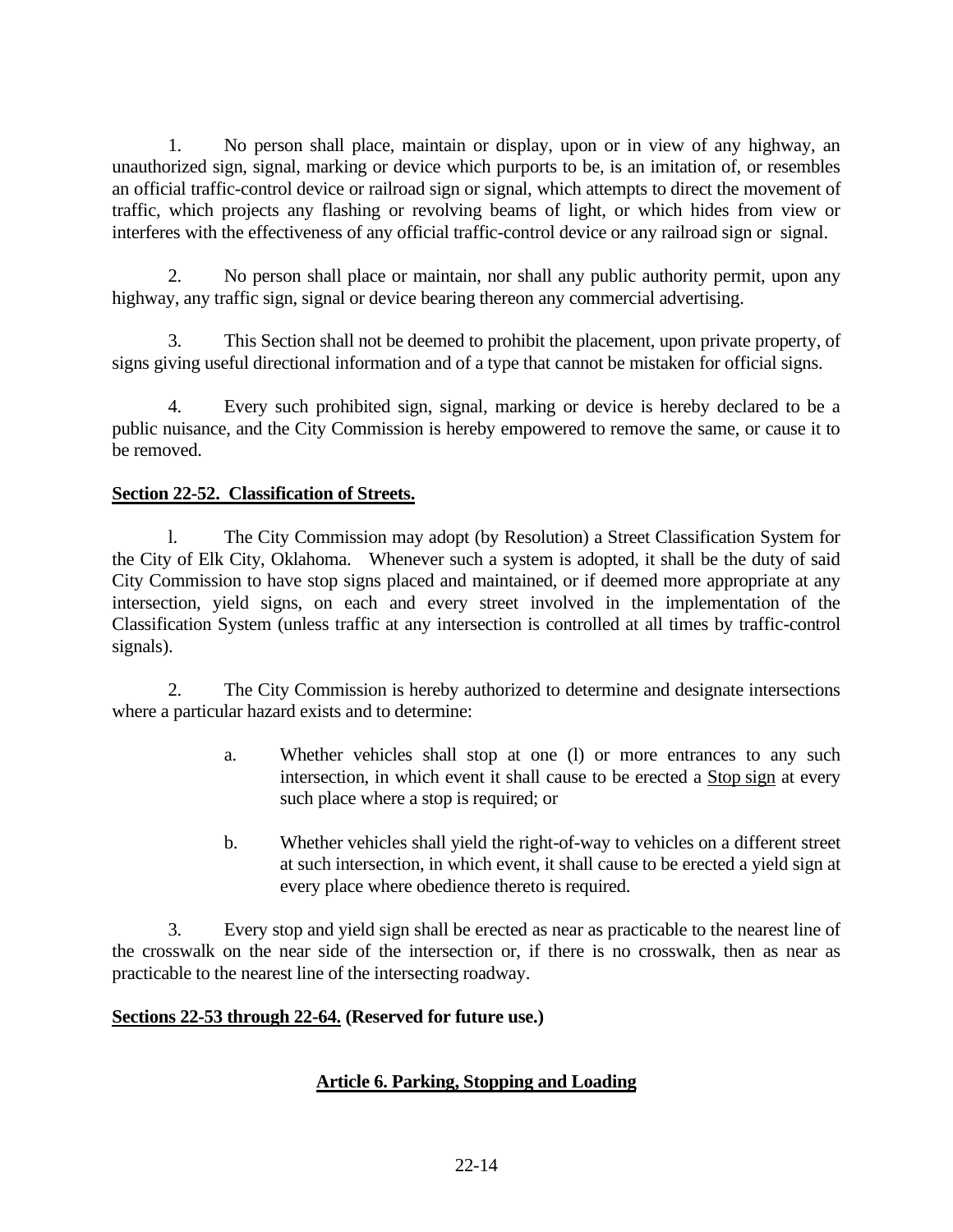#### **Section 22-65. Stopping or Parking Prohibited in Specified Places.**

1. No person shall stop or park a vehicle, except when necessary to avoid a conflict with other traffic or in compliance with law, Ordinance, the directions of a police officer or traffic-control device, or in an emergency situation, in any of the following places:

- a. On any sidewalk;
- b. In front of, or obstructing any driveway;
- c. Within an intersection;
- d. Within fifteen (15) feet of a fire hydrant (except in an officially-marked parking space);
- e. Within or on a crosswalk;
- f. Within twenty (20) feet of the driveway entrance to any fire station;
- g. Near any street work or excavation, when stopping or parking would obstruct traffic;
- h. On the roadway side of any vehicle stopped or parked at the edge or curb of a street (double- parking or double-stopping);
- i. In any alley where less than ten (10) feet of the roadway will be left available for the movement of vehicular traffic; or
- j. At any place where official signs prohibit stopping.

2. The City Commission is hereby authorized to establish parking time limits, and to prohibit parking on designated streets and parts of streets by having appropriate signs placed thereon.

#### **Section 22-66. Angle Parking.**

l. The City Commission shall determine upon what streets and parts of streets, angle parking shall be permitted, and shall have such streets marked or signed.

2. On those streets which have been so signed or marked for angle parking, no person shall park or stand a vehicle other than at the angle to the curb or edge of the roadway indicated by such signs or markings or outside of the area enclosed by said markings.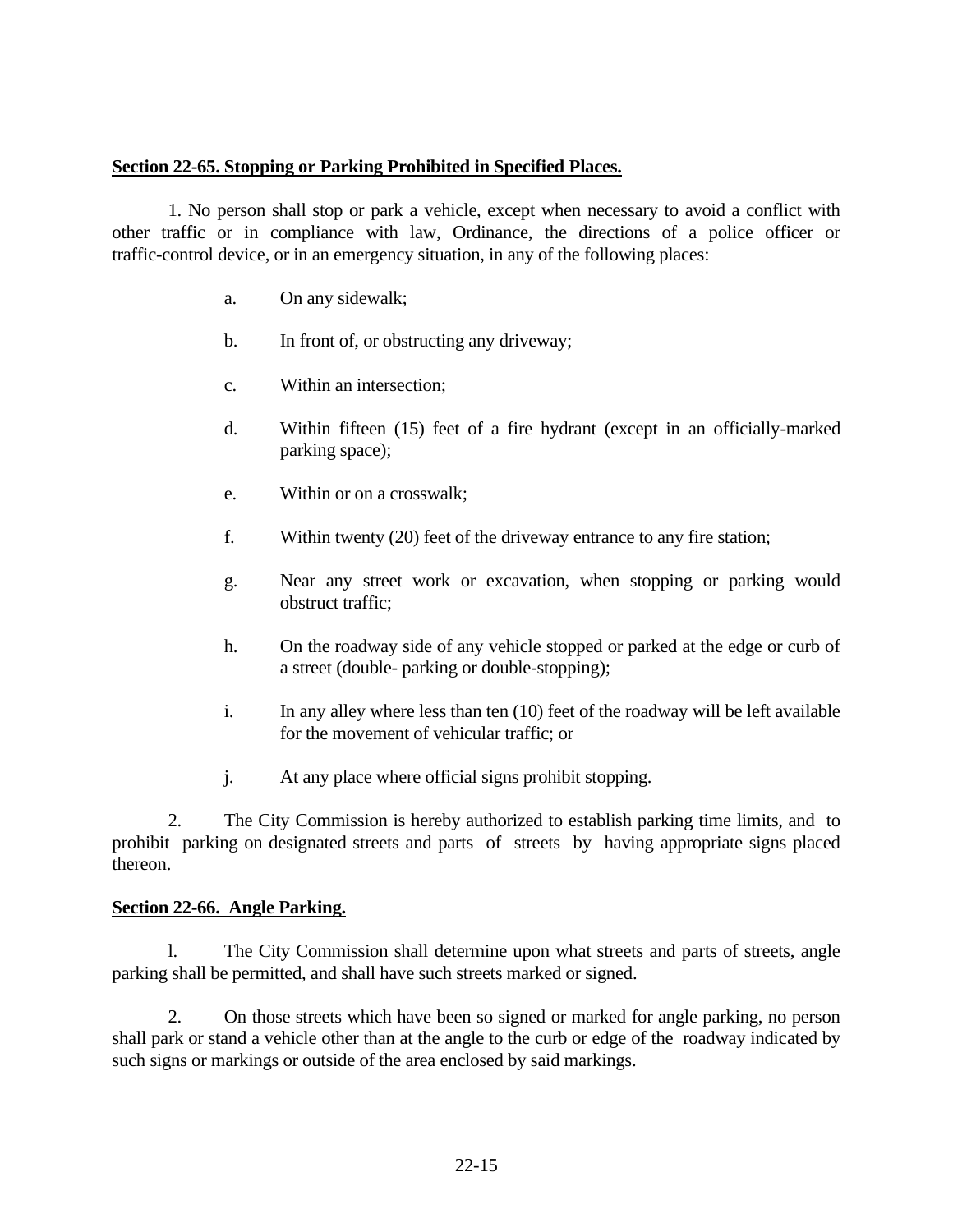## **Section 22-67. Standing or Parking Close to Curb; Brakes.**

l. Except as otherwise provided in this Article, every vehicle stopped or parked upon a roadway where there are adjacent curbs, shall be so stopped or parked with the right-hand wheels of such vehicle parallel to, and within eighteen (18) inches of, the right-hand curb; provided that every vehicle stopped or parked upon the left-hand side of a one-way street where there are adjacent curbs, shall be parked or stopped with the left-hand wheels parallel to, and within eighteen (18) inches of, the left-hand curb.

2. Adequate brakes shall be set on all parked vehicles.

# **Section 22-68. Parking on Private Property.**

l. It shall be unlawful to place or park a motor vehicle or a trailer upon the posted private property of another, without first obtaining permission from the person in charge of such property, except where said placing or parking is involuntary.

2. A landowner, or other person in charge of the land, may cause any motor vehicle or trailer which is left on private property after posted hours, to be removed and impounded by an appropriate wrecker service. The Police Department or any police officer is also authorized to remove any unauthorized vehicles from private property upon direction of the owner of the property or persons in charge of the property. The City of Elk City, Oklahoma, any landowner or person in charge of the property shall not be liable for any damages which may occur to the trespassing vehicle or trailer under the terms of this Section, while the same is trespassing, while it is being removed from his property or while it is in storage.

# **Section 22-69. Certain Truck Parking Prohibited.**

It shall be unlawful to place or park any truck in excess of one ton or in excess of one axle, or any vehicle other than passenger automobiles, pick-ups, vans, or other similar vehicles on any residential street, or alley, or within twenty- five (25) feet of any such residential street or alley within the City of Elk City, except for the purposes of loading and unloading. Provided however, it shall be unlawful for any vehicle to be parked on any street where signs clearly prohibit such parking.

## **Section 22-70. Presumption in Reference to Illegal Parking.**

1. In any prosecution charging a violation of any law or regulation governing the standing or parking of a vehicle, proof that the particular vehicle described in the complaint was parked in violation of any such law or regulation, together with proof that the defendant named in the complaint was, at the time of such parking, the registered owner of such vehicle, shall constitute in evidence a prima facie presumption that the registered owner of such vehicle was the person who parked or placed such vehicle at the point where, and for the time during which, such violation occurred.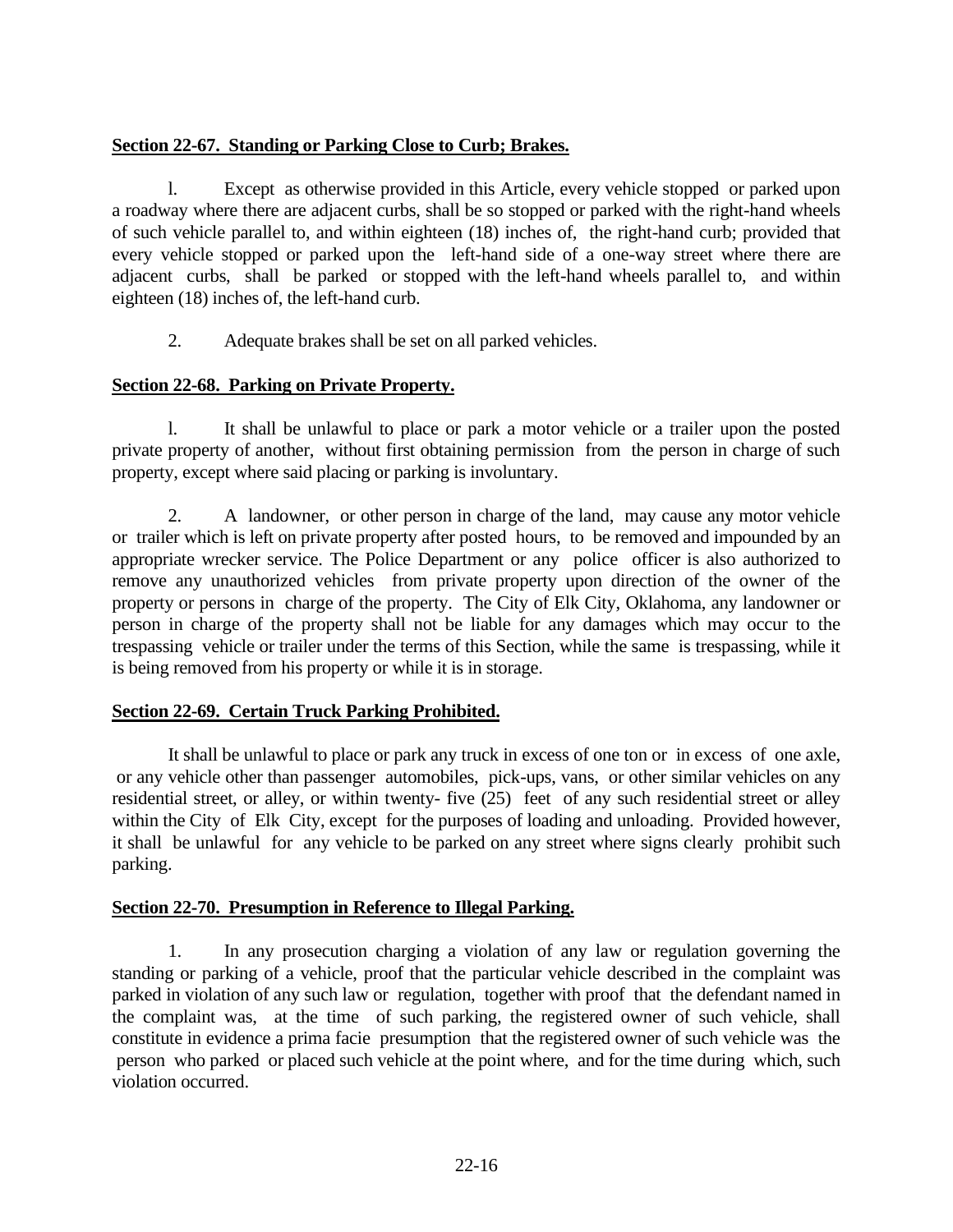2. The foregoing stated presumption shall apply only when the procedure of giving a citation tag has been followed.

#### **Section 22-71. Loading Zones.**

1. The City Commission is hereby authorized to determine the location of passenger and freight curb loading zones, and shall have appropriate signs placed, indicating the same and stating the hours during which the provisions of this Section are applicable. By the same authority, such loading zones may be changed or discontinued.

2. When such a loading zone is established upon the request of any person, firm or corporation, the City Commission shall not have signs placed until the applicant has paid to the City Clerk an amount of money estimated by said City Commission to be adequate to reimburse the City for all costs of establishing and signing the same.

3. No person shall stop, stand or park a vehicle for any purpose or length of time other than for the expeditious unloading and delivery or pickup and loading of materials in any place marked as freight curb loading zone during hours when the provisions applicable to such zones are in effect.

#### **Sections 22-72 through 22-79. (Reserved for future use.)**

# **Article 7. Bicycles**

## **Section 22-80. Traffic Laws Applicable to Persons Riding Bicycles.**

Every person riding a bicycle upon a roadway shall be granted all of the rights and shall be subject to all of the duties applicable to the driver of a vehicle by the Laws of this State declaring the rules of the road applicable to vehicles, or by the Ordinances of the City of Elk City, Oklahoma, applicable to the driver of a vehicle, except as to special regulations in this Article and to those provisions of laws or Ordinances which, by their nature, can have no application.

#### **Section 22-81. Bicycle Equipment.**

Every bicycle in use at nighttime shall be equipped with a lamp on the front which shall emit a white light visible from all distances, up to five hundred (500) feet to the front, and with a red reflector on the rear of a type which shall be visible from all distances up to three hundred (300) feet to the rear, when directly in front of lawful upper beams of headlamps on a motor vehicle.

#### **Section 22-82. Obedience to Traffic Control Devices.**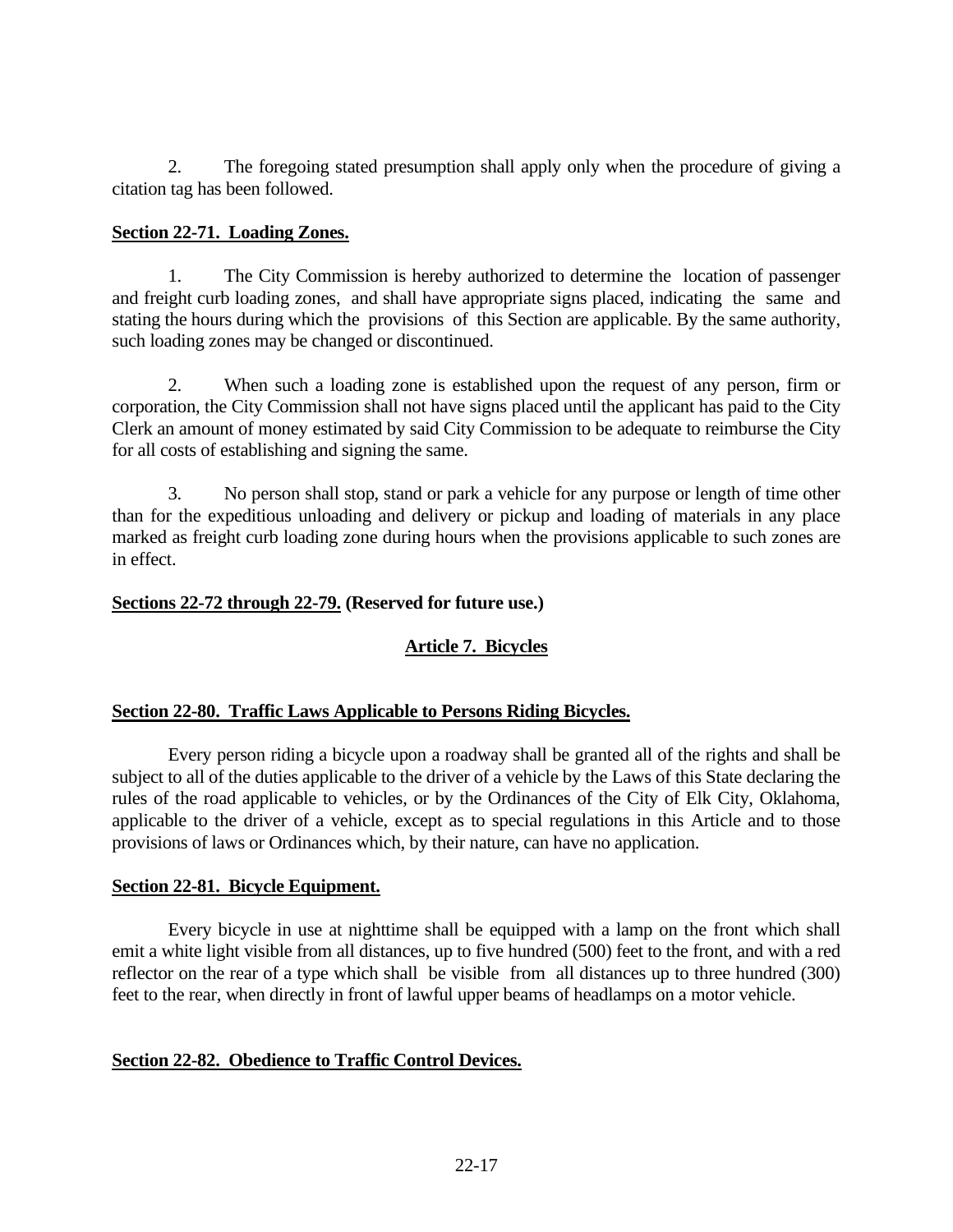1. Any person operating a bicycle shall obey the instructions of official traffic-control signals, signs and other control devices applicable to vehicles, unless otherwise directed by a police officer.

2. Wherever authorized signs are erected indicating that no right, left or U-turn is permitted, no person operating a bicycle shall disobey the direction of any such sign, except where such person dismounts from the bicycle to make any such turn, in which event, such person shall then obey the regulations applicable to pedestrians.

## **Section 22-83. Riding on Bicycles.**

1. No bicycle shall be used to carry more persons at a time than the number for which it is designed and equipped.

2. Every person operating a bicycle upon a roadway shall ride as near to the right side of the roadway as practicable, exercising due care when passing a vehicle standing or proceeding in the same direction.

3. Wherever a usable path for bicycles has been provided adjacent to a road way, bicycle riders shall use such path and not the roadway.

4. No person shall operate a bicycle at a speed greater than is reasonable and prudent under the conditions then existing.

5. The operator of a bicycle emerging from an alley, driveway or building shall yield the right-of-way to all approaching pedestrians, and upon entering a roadway, shall yield the right-of-way to all vehicles approaching on such roadway.

6. The City Commission is authorized to have signs placed on any traffic way prohibiting the riding of bicycles thereon by any person; when such signs are in place, no person shall disobey the same.

# **Section 22-84 through 22-89. (Reserved for future use.)**

# **Article 8. Pedestrians**

# **Section 22-90. Application of Article.**

Pedestrians shall be subject to traffic-control signals, but, at all other places, shall be granted those rights and be subject to those restrictions in this Article.

# **Section 22-91. Pedestrians.**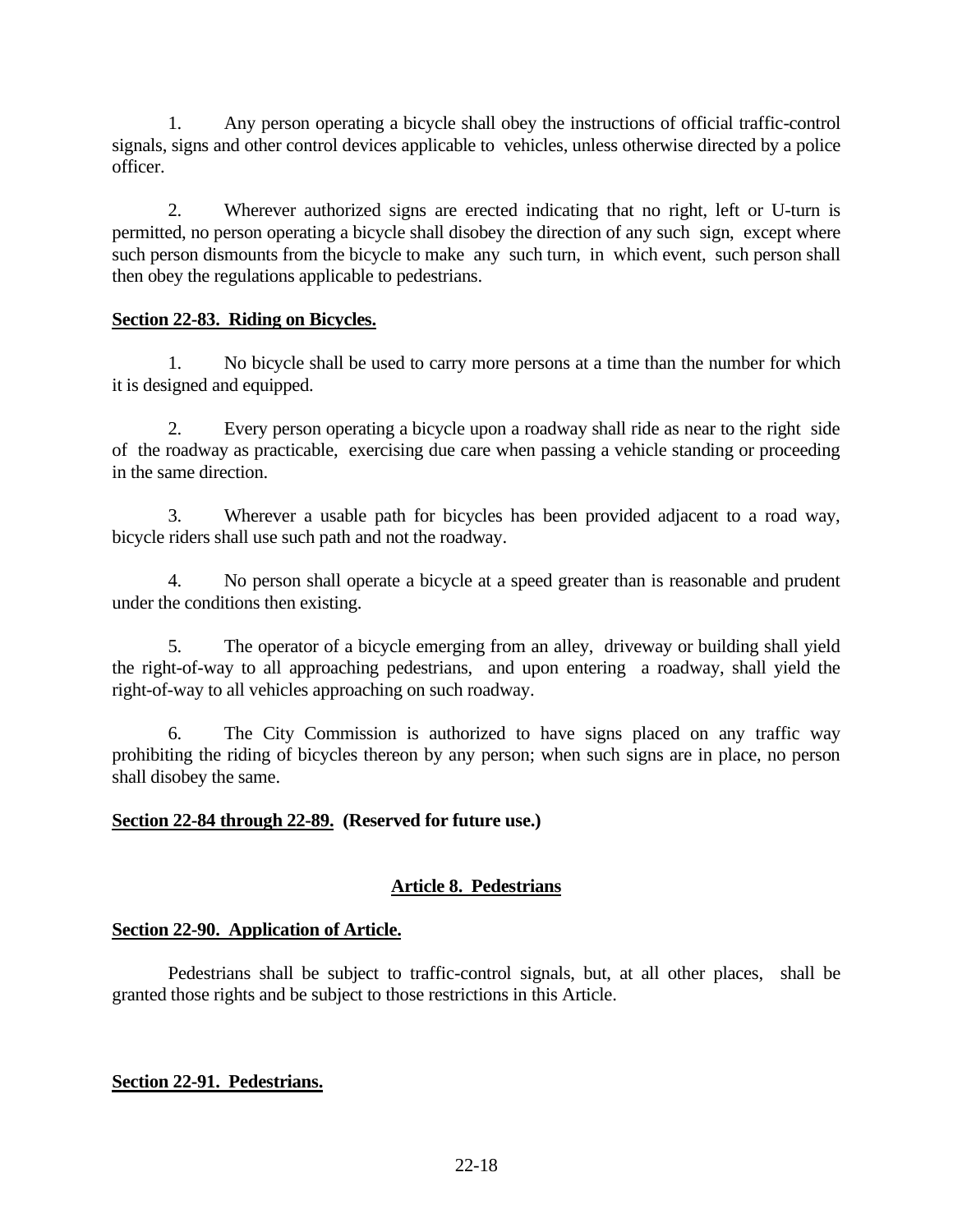1. When traffic control signals are not in place or in operation, the driver of a vehicle shall yield the right-of-way, slowing down or stopping, if need be, to so yield to a pedestrian crossing the roadway within a crosswalk.

2. No pedestrian shall suddenly leave any place of safety, and walk or run into the path of a vehicle.

3. Whenever any vehicle is stopped at a marked crosswalk or at any unmarked crosswalk at an intersection to permit a pedestrian to cross the roadway, the driver of any other vehicle approaching from the rear shall not overtake and pass such stopped vehicle.

#### **Section 22-92. Drivers to Exercise Due Care.**

Notwithstanding the foregoing provisions of this Article, every driver of a vehicle shall exercise due care to avoid colliding with any pedestrian upon any roadway, shall give warning by sounding the horn when necessary, and shall exercise proper precaution upon observing any child or confused or incapacitated person upon a roadway.

#### **Section 22-93 through 22-99. (Reserved for future use.)**

## **Article 9. Motor Vehicle Security Verification**

#### **Section 22-100. Security Verification Required; Exemptions.**

l. The owner of a motor vehicle registered in this state and operating said vehicle within the City's boundaries, shall carry in such vehicle at all times a current owner's security verification form listing the vehicle, or an equivalent form which has been used by the Oklahoma Department of Public Safety the form shall be produced by any driver thereof upon request for inspection by any law enforcement officer and, in case of a collision, the form shall be shown upon request to any person affected by said collision.

2. The following shall not be required to carry an owner's or operator's security verification form or an equivalent form from the Oklahoma Department of Public Safety during operation of the vehicle and shall not be required to surrender such form for vehicle registration purposes:

- a. any vehicle owned or leased by the federal or state government, or any agency or political subdivision thereof.
- b. any vehicle bearing the name, symbol or logo of the business, corporation or utility on the exterior and which is in compliance with the Compulsory Insurance Law according to records of the Oklahoma Department of Public Safety which reflect a deposit, bond, self-insurance, or fleet policy.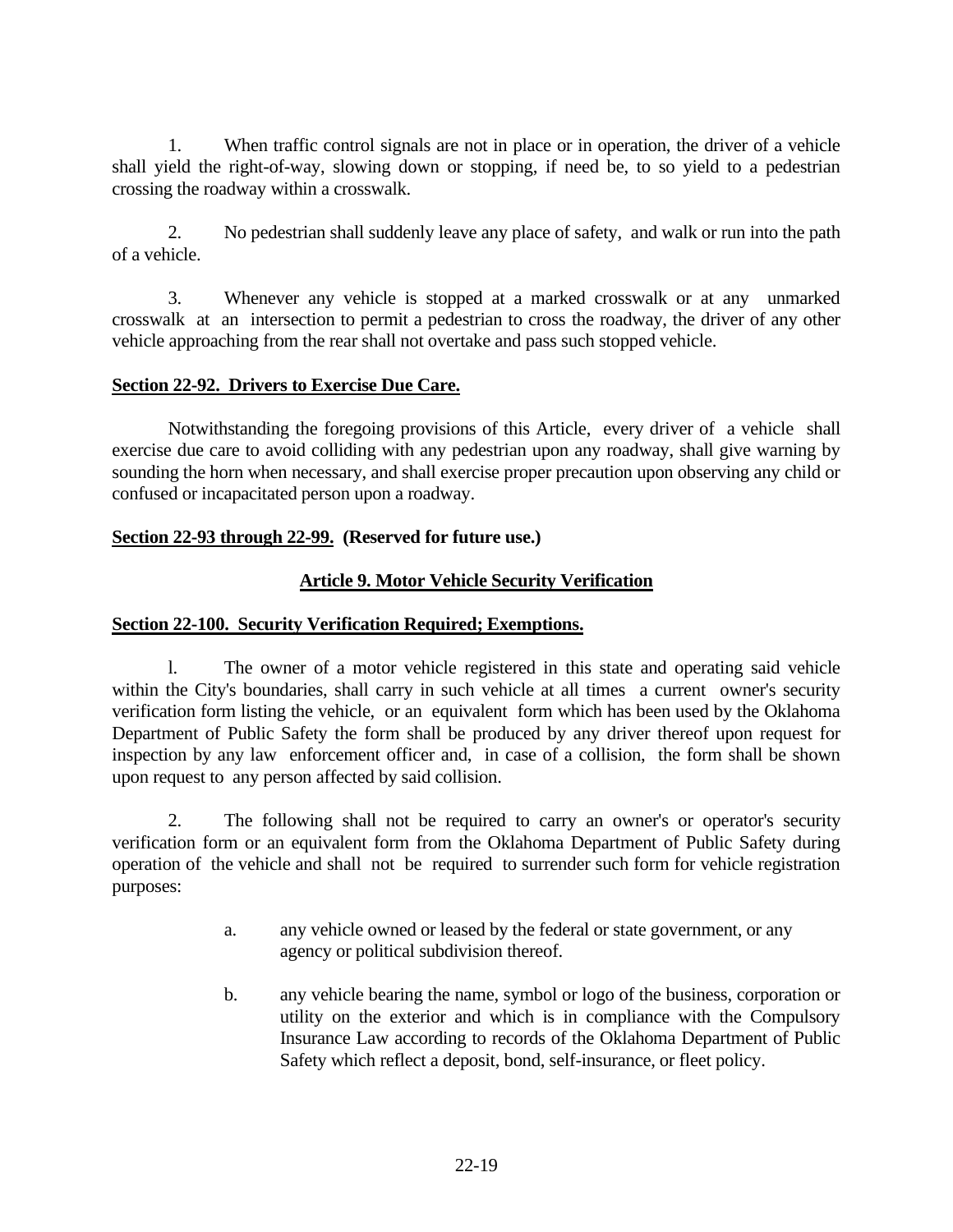- c. any vehicle authorized for operation, under a permit number issued by the Interstate Commerce Commission, or the Oklahoma Corporation Commission.
- d. any licensed taxicab, and
- e. any vehicle owned by a licensed motor vehicle dealer.

#### **Section 22-101. Definitions.**

- l. "Owner's Policy". An owner's policy of liability insurance:
	- a. shall designate by explicit description or by appropriate reference all vehicles with respect to which coverage is thereby to be granted.
	- b. shall insure the person named therein and insure any other person, except as provided in subparagraph c of this paragraph, using an insured vehicle with the express or implied permission of the named insured, against loss from the liability imposed by law for damages arising out of the ownership, maintenance, operation or use of such vehicle.
	- c. may provide for exclusions from coverage in accordance with existing laws, and
	- d. shall be issued by an authorized carrier providing coverage in accordance with Section 7-204 of Title 47 of the Oklahoma Statutes.

2. "Operator's Policy". An operator's policy of liability insurance shall insure the named person against loss from the liability imposed upon him by law for damages arising out of the operation or use by him of any motor vehicle not owned by him, subject to the same limits of liability required in an owner's policy.

- 3. "Security". Security means:
	- a. a policy or bond meeting the requirement of Section 7-204 of Title 47 of the Oklahoma Statutes.
	- b. a deposit of cash or securities having the equivalency of limits required under Section 7-204 of Title 47 of the Oklahoma Statutes as acceptable limits for a policy or bond, or
	- c. self-insurance, pursuant to the provisions of Section 7-503 of Title 47 of the Oklahoma Statutes, having the equivalency of limits required under Section 7-204 of Title 47 of the Oklahoma Statutes as acceptable limits for a policy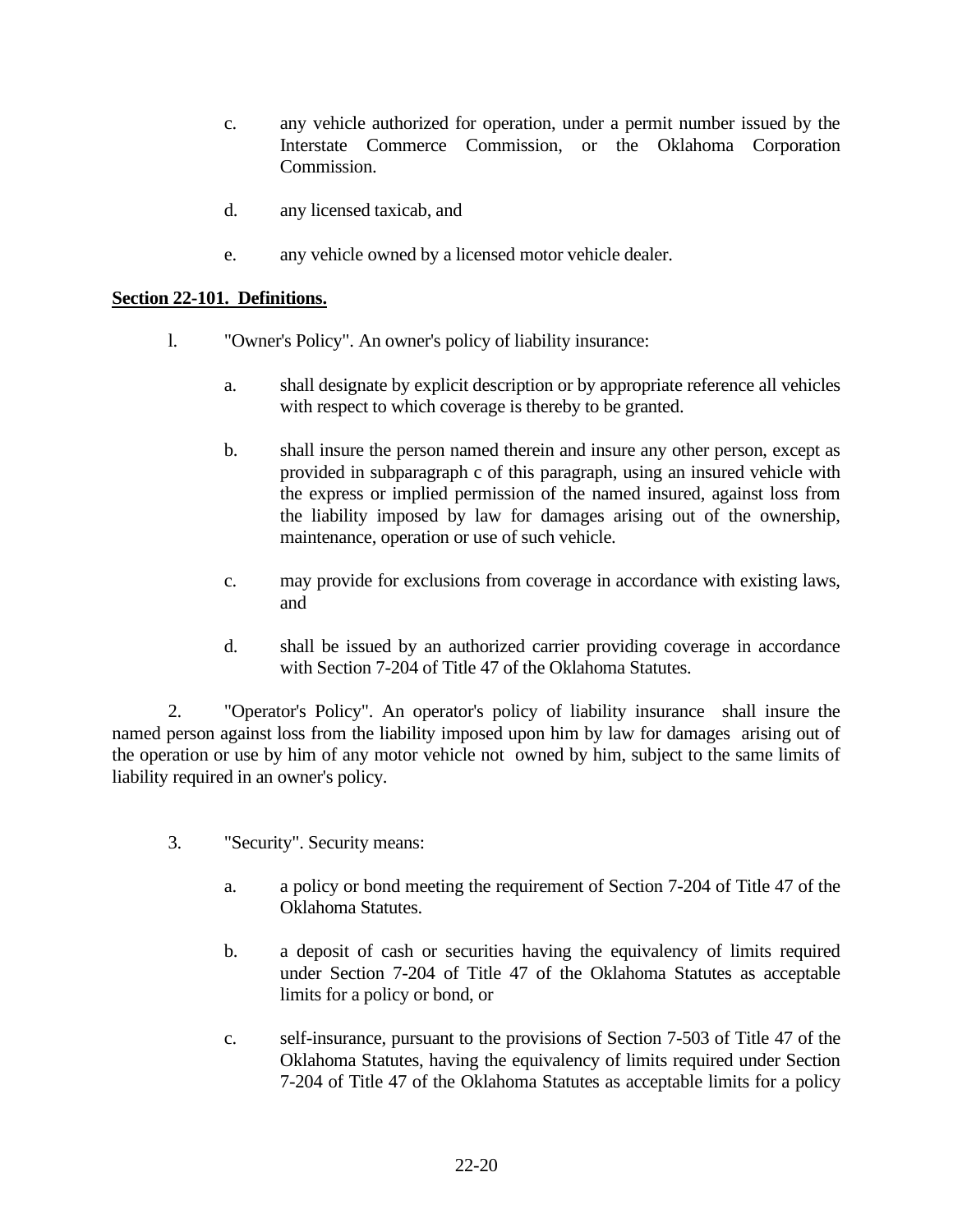or bond.

4. "Compulsory Insurance Law". Compulsory Insurance Law is the law requiring liability insurance in conjunction with the operation of a motor vehicle in this state as found in Article VI, Chapter 7 of Title 47 of the Oklahoma Statutes.

5. "Security Verification Form". A security verification form is a form, approved by the State Board for Property and Casualty Rates, verifying the existence of security required by the Compulsory Insurance Law of the State of Oklahoma.

# **Section 22-102. Possession of Security Verification Form while Operating or Using certain Vehicles Required.**

Every operator of a motor vehicle registered in this state, shall while operating or using such vehicle within the City's boundaries, carry either an operator's or an owner's security verification form issued by a carrier, providing the operator is not excluded from coverage thereon; or an equivalent form issued by the Department of Public Safety, reflecting liability coverage.

## **Section 22-103. Failure to Maintain Security an Offense.**

l. Any owner or operator who fails to produce for inspection a valid and current security verification form or equivalent form which has been issued by the Oklahoma Department of Public Safety upon request of any peace officer of the Elk City Police Department shall be guilty of an offense.

2. A sentence imposed for any violation of this section may be suspended or deferred in whole or in part by the court.

3. Any person producing proof in court that a current security verification form or equivalent form which has been issued by the Oklahoma Department of Public Safety reflecting this liability coverage for such person was in force at the time of the alleged offense shall be entitled to dismissal of such charge.

4. Upon conviction, bond forfeiture or deferral of sentence, the court clerk shall forward an abstract to the Oklahoma Department of Public Safety within ten (10) days reflecting the action taken by the court.

## **Sections 22-104 through 22-109. (Reserved for future use.)**

# **Article 9 . Miscellaneous Provisions**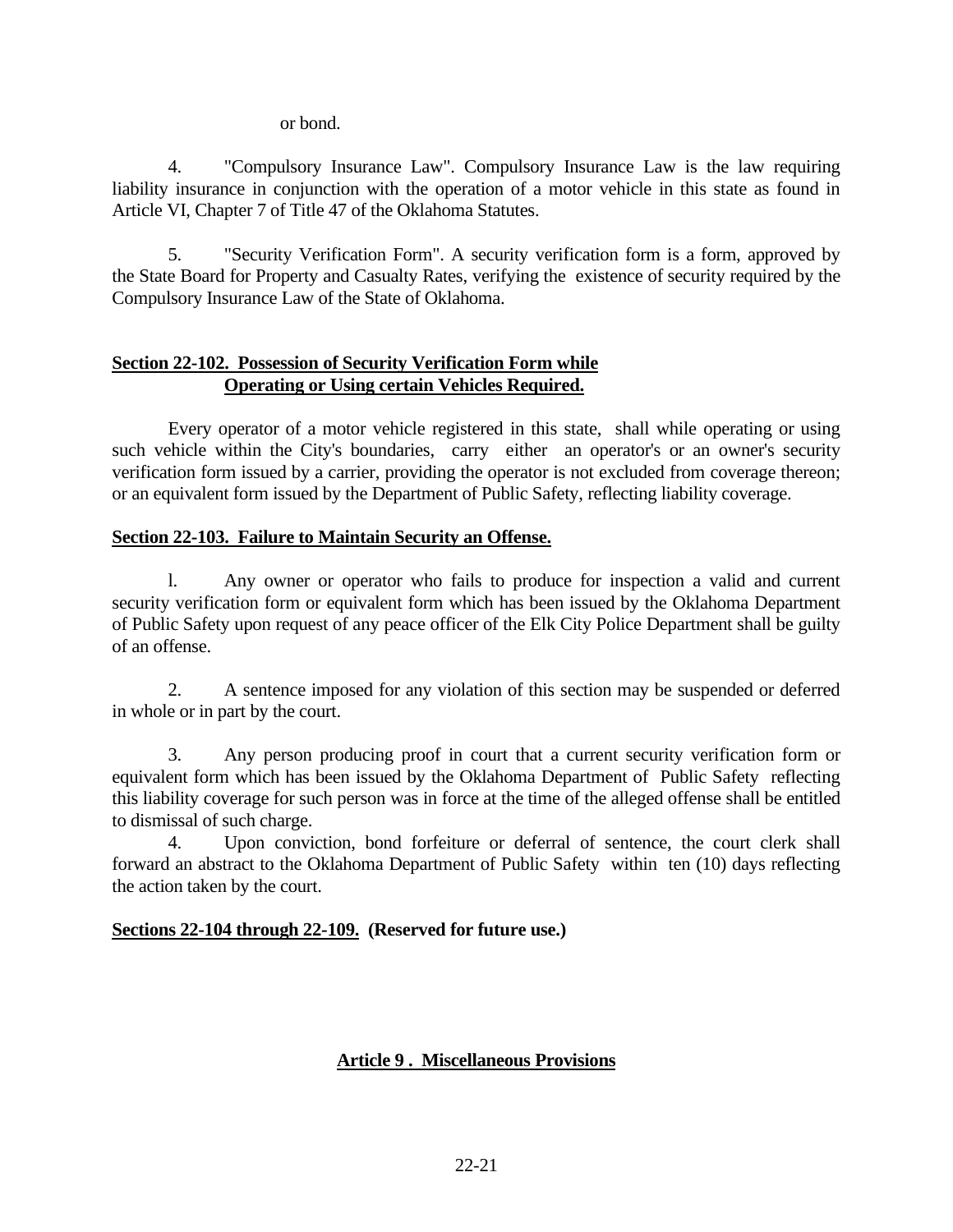# **Section 22-110. Obedience to Chapter.**

l. It shall be unlawful for any person, firm or corporation to authorize or knowingly to permit any vehicle registered in his or its name, to be driven or be parked in violation of any provision of this Chapter.

2. The parent or guardian of any child or ward shall not authorize or knowingly permit any such child or ward to violate any of the provisions of this Chapter.

# **Section 22-111. Public Officials and Employees.**

1. The provisions of this Chapter shall apply to the driver of any vehicle owned by or used in the service of the United States Government, and any State, county, municipal or other governmental unit or agency, as well as to other vehicles; it shall be unlawful for any said driver to violate any of the provisions of this Chapter, except as otherwise permitted in this Chapter or by State Laws.

2. This Chapter shall not apply to the military forces of the United States and organizations of the National Guard when performing military duty.

# **Section 22-112. Necessity of Signs.**

No provisions of this Chapter for which signs are required shall be enforced against an alleged violator if, at the time and place of the alleged violation, an official sign is not in proper position and sufficiently legible to be seen by an ordinary observant person. Whenever a particular Section does not state that signs are required, such Section shall be effective even though no signs are erected or in place.

## **Section 22-113. Equipment, Licensing and Inspection of Vehicles.**

1. It shall be unlawful to operate a vehicle which is not equipped as required by law upon any street within the City of Elk City, Oklahoma. It shall also be unlawful to fail to use such equipment in the manner required by law, use it in a manner prohibited by law or to operate a vehicle which has equipment prohibited by law upon any street within said City.

2. It shall be unlawful to operate a vehicle of any kind upon a street of the City of Elk City, Oklahoma, unless such vehicle is licensed and displays a valid license plate thereon, as required by State Law.

3. It shall be unlawful to operate a motor vehicle, or any combination of such vehicles licensed by the Oklahoma Tax Commission, unless said vehicle or vehicles bear a valid, official State Inspection Sticker issued by an official inspection station licensed by the Oklahoma Department of Public Safety; provided that such sticker is required by current State Law.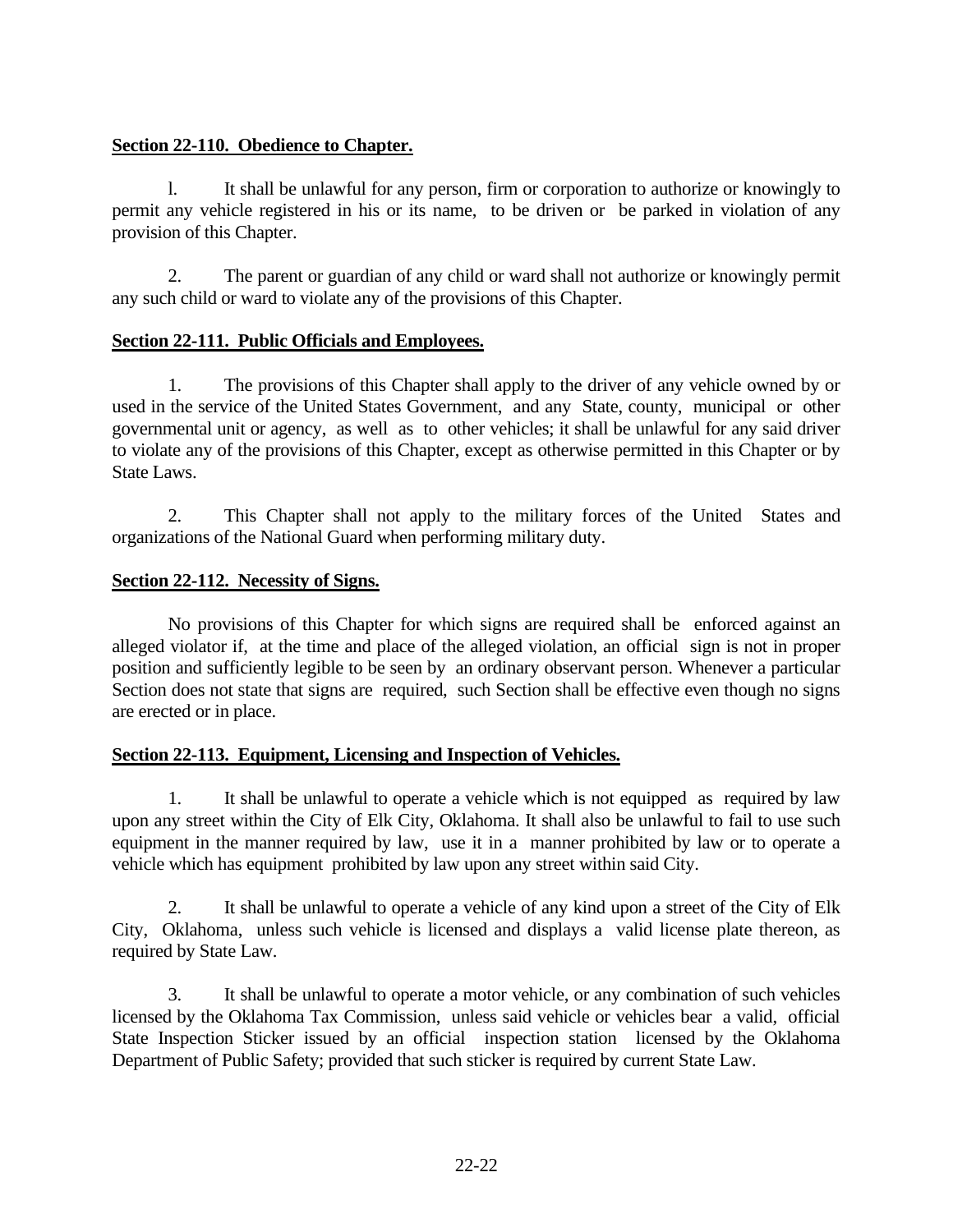#### **Section 22-114. Inspection of Vehicles.**

Police officers shall have authority to inspect and test any vehicle upon the streets of the City at any time, with reasonable cause, to determine whether it is safe, properly equipped and whether its equipment is in proper adjustment and repair.

#### **Section 22-115. Motorcycles.**

A person operating a motorcycle, motor scooter or motor bicycle shall ride only upon the permanent and regular seat attached thereto and shall not carry any other person, nor shall any other person ride on the vehicle, unless it is designed to carry more than one (l) person, in which event, a passenger may ride only upon the permanent and regular seat if designed for two (2) persons, or upon another seat firmly attached to the rear or side of the operator.

#### **Section 22-116. Construction Zones.**

l. Municipal personnel, contractors or utility companies, while repairing or improving the streets of the City of Elk City, Oklahoma, or when installing, improving or repairing lines or other utility facilities in the streets, are here-by authorized, subject to control by the City Commission, to close any street, or section thereof, to traffic during such activity and shall erect, or cause to be erected, proper control devices and barricades to warn the public that such street has been closed to traffic.

2. When any street has been closed to traffic under the provisions of Subsection l (above) and traffic-control devices or barricades have been erected, it shall be unlawful for any person to drive any vehicle under, over, around or through such traffic-control devices or barricades, or otherwise to enter the closed area (except that the provisions of this Subsection shall not apply to persons while engaged in such construction, maintenance and repair, to persons entering therein for the protection of lives or property or to persons having their places of residence or business within such closed area, who may travel through such area at their own risk).

3. Whenever construction, repair or maintenance of any street, utility line or facility is being performed, and the street is not closed to traffic in accord with this Section, the municipal personnel, contractor or utility company concerned shall erect warning devices for the public. Every person using such street shall obey such warning devices.

## **Section 22-117. Persons Working on Streets.**

1. Unless specifically made applicable, the provisions of this Chapter, except those relating to reckless driving and driving while intoxicated, shall not apply to persons, teams, motor vehicles and other equipment while actually engaged in work upon the surface of a street, or to persons, motor vehicles and other equipment while actually engaged in construction, maintenance or repair of public utilities; provided that all highway and public utility operations shall be protected by adequate warning signs, signals, devices or flagmen.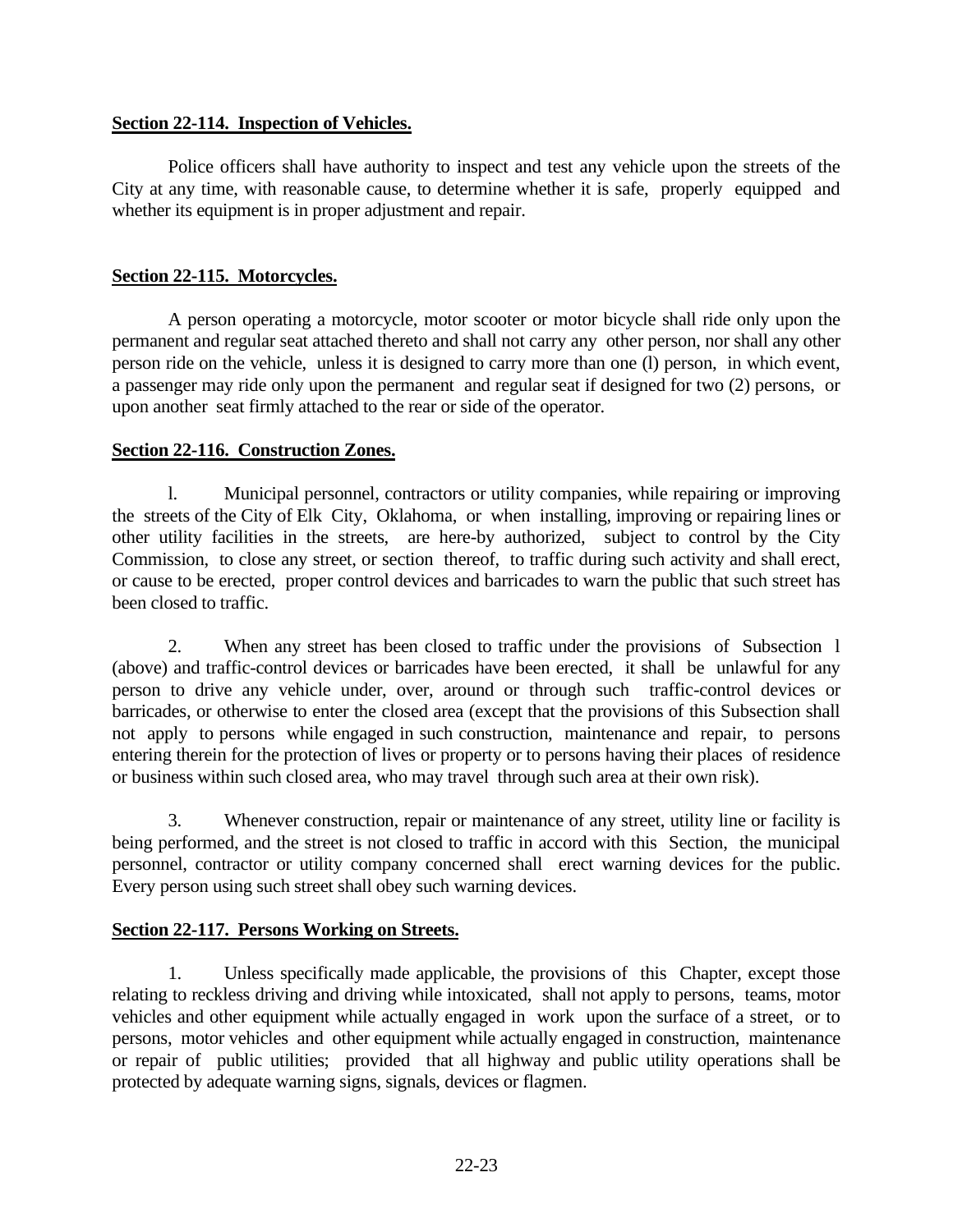2. However, the provisions of this Chapter shall apply to such persons and vehicles when traveling to or from such work.

#### **Section 22-118. Riding or Clinging to Vehicles.**

1. No person shall ride upon any vehicle or portion thereof not designed or intended for the use of passengers. This provision shall not apply to any employee engaged in the necessary discharge of a duty or a person riding within truck bodies in space intended for merchandise.

2. No person riding upon any bicycle, coaster, roller skates, sled or toy vehicle shall attach the same or himself to any vehicle upon a roadway.

#### **Section 22-119. Dangerous Objects in Streets.**

1. It shall be unlawful for any person to place, cause to be placed, or let fall and remain, in or upon any street, any scrap iron, nail, tack, glass, stick or other thing which is likely to injure persons, damage property or render a street unsafe for traffic.

2. Any person, firm or corporation who shall violate any provision of this Section shall be guilty of an offense and, upon conviction thereof, shall be punished by fine not to exceed five hundred dollars (\$500.00) plus costs and may be imprisoned for any amount of time not to exceed sixty (60) days. Each day such violation is committed or continues to exist shall constitute a separate offense and shall be punishable as such.

## **Section 22-120. Funerals.**

l. No driver of a vehicle shall drive between the vehicles comprising a funeral or other authorized procession while they are in motion and when such vehicles are conspicuously designated.

2. This provision shall not apply at intersections where traffic is controlled by traffic-control signals or police officers.

## **Section 22-121. Eluding a Police Officer.**

1. It shall be unlawful and an offense for any operator of a motor vehicle who has received a visual and/or an audible signal (red light and/or a siren) from a police officer driving a motor vehicle, with insignia showing the same to be an official police, sheriff or Highway Patrol car, directing the operator to bring his vehicle to a stop, to willfully increase his speed or extinguish his lights in an attempt to elude such police officer, to willfully attempt, in any other manner, to elude the police officer, or to elude such police officer.